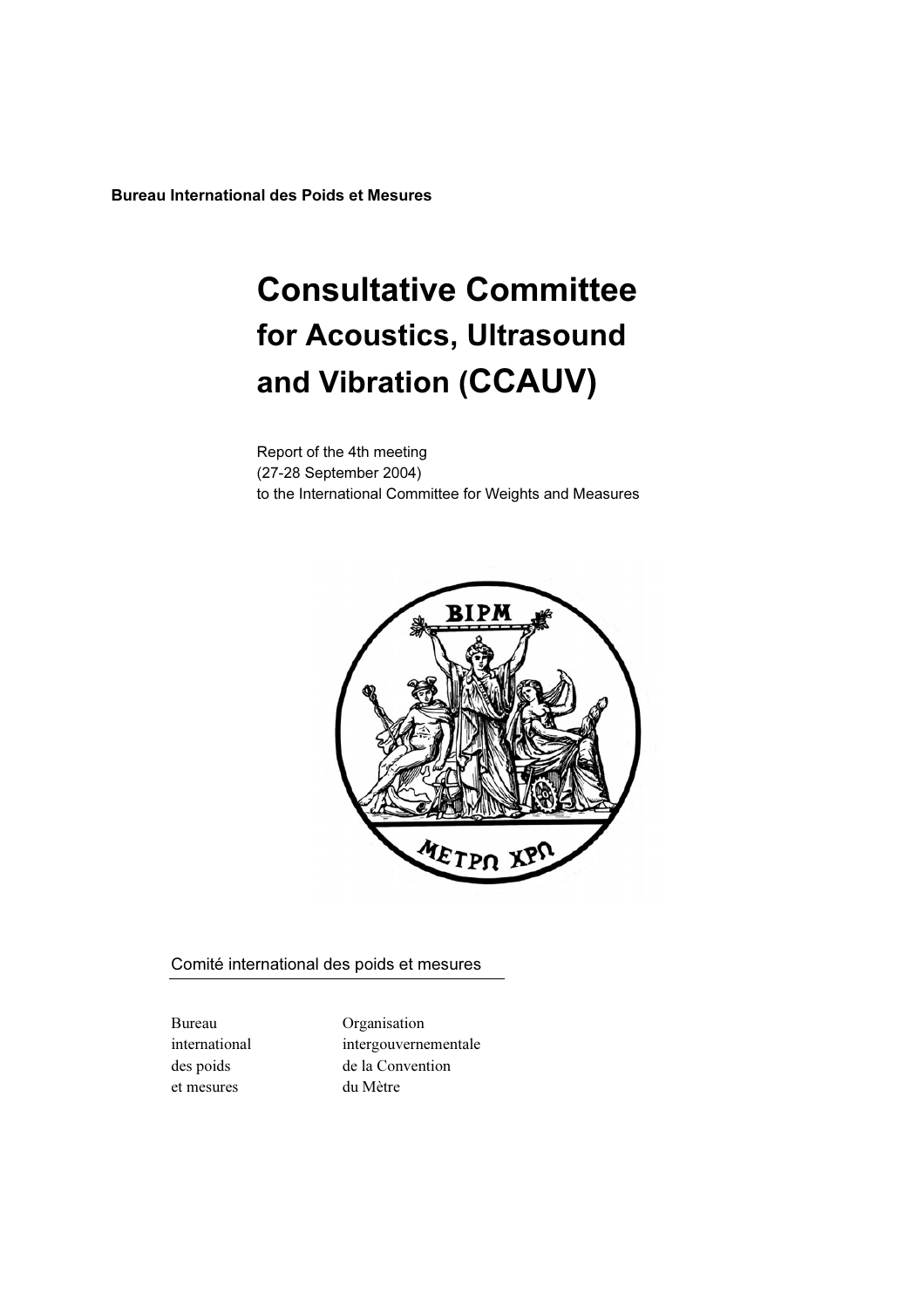#### 2 • 4th Meeting of the CCAUV

# Note:

Following a decision made by the International Committee for Weights and Measures at its 92nd meeting in October 2003, Reports of meetings of Consultative Committees will henceforth be published only on the BIPM website in the form presented here.

Full bilingual printed versions in French and English will no longer appear.

 T.J. Quinn, Director BIPM, November 2003.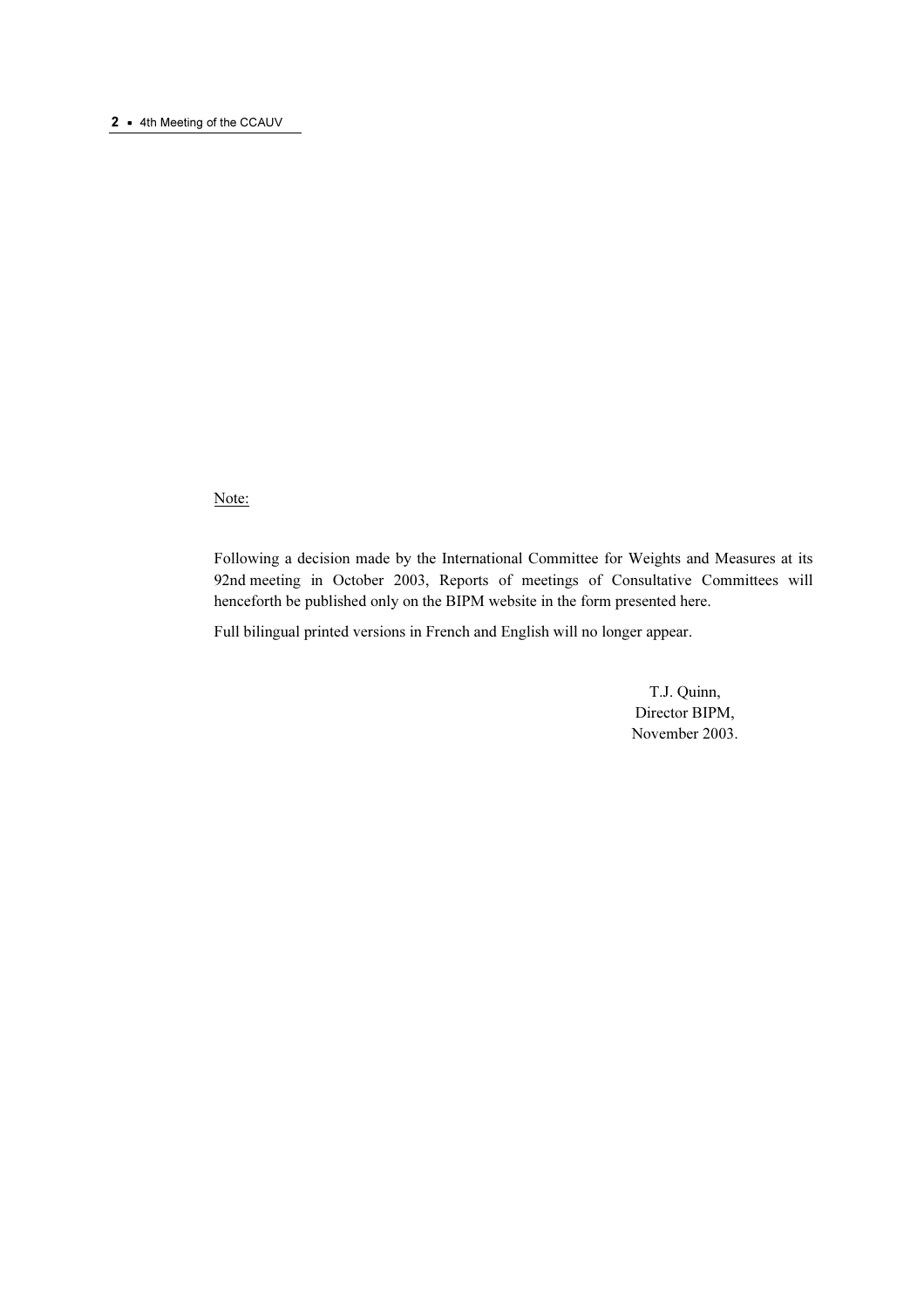# LIST OF MEMBERS OF THE CONSULTATIVE COMMITTEE FOR ACOUSTICS, ULTRASOUND AND VIBRATION

as of 27 September 2004

#### President

Dr J. Valdés, member of the International Committee for Weights and Measures, Instituto Nacional de Tecnología Industrial, San Martin.

#### Executive Secretary

Dr P.J. Allisy-Roberts, International Bureau of Weights and Measures [BIPM], Sèvres.

#### **Mombore**

Bureau National de Métrologie, Institut National de Métrologie [BNM-INM], Paris.

Centro Nacional de Metrología [CENAM], Querétaro.

CSIR, National Measurement Laboratory [CSIR-NML], Pretoria.

D.I. Mendeleyev Institute for Metrology [VNIIM], Gosstandart of Russia, St Petersburg.

Danish Institute of Fundamental Metrology [DFM], Danish Primary Laboratory for Acoustics [DPLA], Naerum.

Instituto Nacional de Metrologia, Normalizaçao e Qualidade Industrial [INMETRO], Rio de Janeiro.

Istituto Elettrotecnico Nazionale Galileo Ferraris [IEN], Turin/Istituto di Metrologia Gustavo Colonnetti del Consiglio Nazionale delle Ricerche [IMGC-CNR], Turin.

Korea Research Institute of Standards and Science [KRISS], Daejeon.

National Institute of Metrology [NIM], Beijing.

National Institute of Standards and Technology [NIST], Gaithersburg.

National Measurement Institute of Australia [NMIA], West Lindfield.

National Metrology Institute of Japan, National Institute of Advanced Industrial Science and Technology [NMIJ/AIST], Tsukuba.

National Physical Laboratory [NPL], Teddington.

National Physical Laboratory of India [NPLI], New Delhi.

National Research Council of Canada [NRC], Ottawa.

Nederlands Meetinstituut, Van Swinden Laboratorium [NMi VSL], Delft.

Physikalisch-Technische Bundesanstalt [PTB], Braunschweig.

Swiss Federal Office of Metrology and Accreditation [METAS], Bern-Wabern.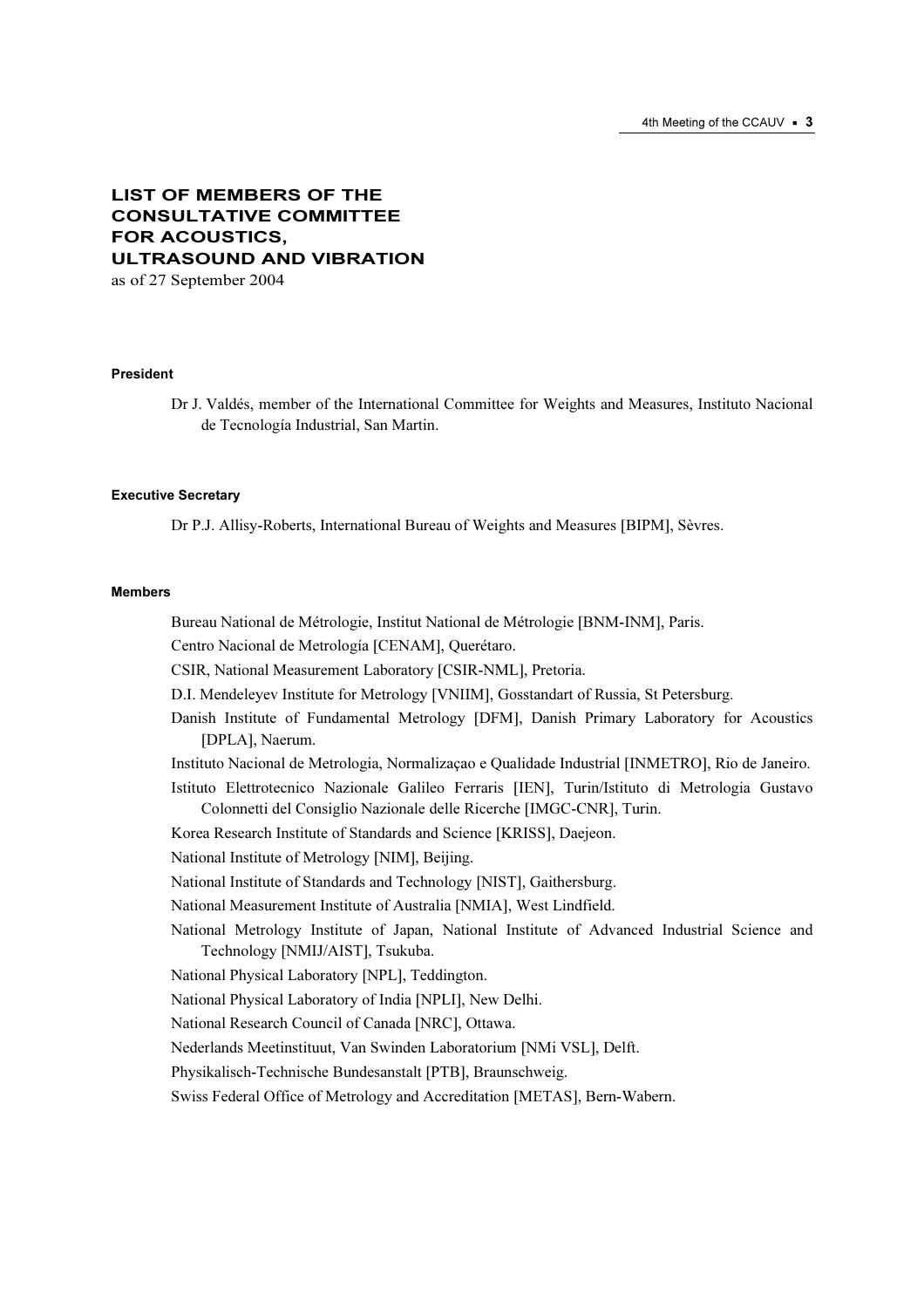The Director of the International Bureau of Weights and Measures [BIPM], Sèvres.

#### **Observers**

Bundesamt für Eich- und Vermessungswesen [BEV], Vienna. Český Metrologický Institut/Czech Metrological Institute [CMI], Prague. Glówny Urzad Miar/Central Office of Measures [GUM], Warsaw. Institute for Physical, Technical and Radiophysical Measurements [VNIIFTRI], Gosstandart of Russia, Moscow. Instituto Português da Qualidade [IPQ]/Laboratório Nacional de Engenharia Civil [LNEC], Lisbon. International Electrotechnical Commission [IEC]. International Organization for Standardization [ISO]. Slovenský Metrologický Ústav/Slovak Institute of Metrology [SMU], Bratislava. Standards, Productivity and Innovation Board [SPRING Singapore], Singapore. State Agency for Metrology and Technical Surveillance [SAMTS], Sofia. Ulusal Metroloji Enstitüsü/National Metrology Institute [UME], Gebze-Kocaeli.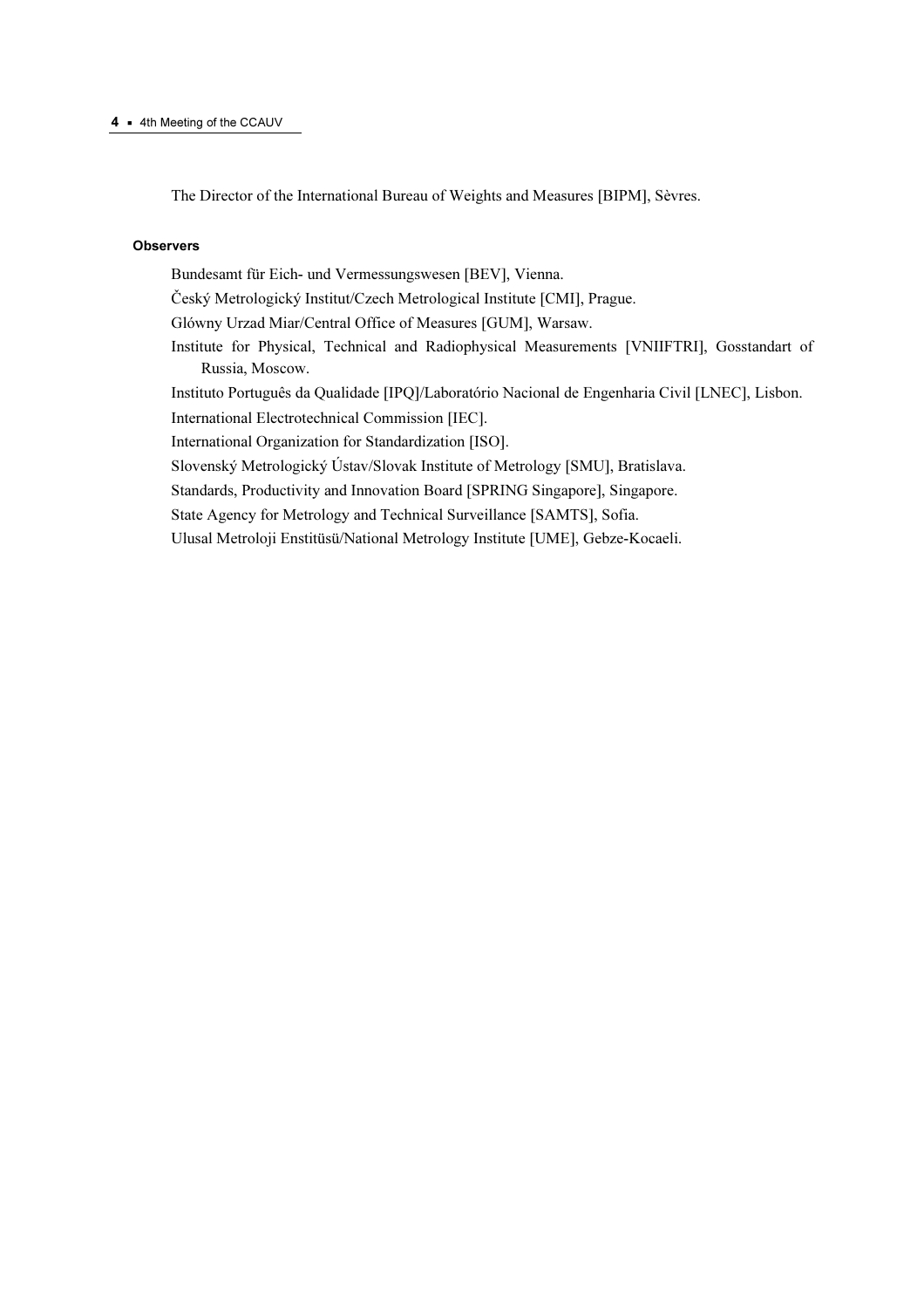# 1 OPENING OF THE MEETING; APPOINTMENT OF THE RAPPORTEUR; APPROVAL OF THE AGENDA

The Consultative Committee for Acoustics, Ultrasound and Vibration (CCAUV) held its fourth meeting at the International Bureau of Weights and Measures (BIPM) Sèvres, on Monday 27 and Tuesday 28 September 2004.

The following were present: F. Berthod (METAS), W.S. Cheung (KRISS), V. Cutanda-Henriquez (CENAM), J.N. Durocher (BNM-INM), J.S. Echeverría-Villagómez (CENAM), E. Frederiksen (DPLA), C. Koch (PTB), A. Konkov (VNIIFTRI, representing the VNIIM), M. Lecollinet (BNM-INM), G. Mana (IMGC-CNR), P. Narang (NMIA), V. Nedzelnitsky (NIST), K. Rasmussen (DPLA), G. Ripper (INMETRO), S. Robinson (NPL), S. Sato (NMIJ/AIST), G. Silva-Pineda (CENAM), S.J. Suh (KRlSS), J. Valdés (President of the CCAUV), P. van Kan (NMi VSL), C.S. Veldman (CSIR-NML), H.-J. von Martens (PTB and ISO TC108), Qiao Sun (NIM), U. Takashi (NMIJ/AIST), A.J. Wallard (Director of the BIPM), G. Wong (NRC), J.F. Zalesak (NIST and IEC TC 87), B. Zeqiri (NPL), Yue Zhang (NIM).

Observers: A. Enyakov (VNIIFTRI), A.E. Isaev (VNIIFTRI), M. Prasil (CMI), E. Sadikoglu (UME), M. Sinojmeri (BEV), M. Szelag (GUM).

Guests: C. Casal (CEM), V. Pozdeeva (BelGIM for COOMET), A. Elías-Juarez (CENAM for SIM).

Also attending the meeting: T.J. Quinn (Emeritus Director of the BIPM), P.J. Allisy-Roberts (Executive Secretary, BIPM), C. Thomas (Coordinator of the BIPM key comparison database).

Apologies were received from: I. Botkova (SMU), C. Guglielmone (IEN), V. Mohanan (NPLI), V. Smirnov (VNIIM).

The Director of the BIPM, Professor Wallard, welcomed the members to the fourth meeting of the CCAUV held at the BIPM. He noted that the meeting was the first in a full series over the following two weeks at the BIPM.

The President, Dr Valdés, formally opened the meeting and welcomed all the participants explaining that all the meeting documents has been issued electronically. He invited the participants to stand in silence for one minute in respect for Dr Suszanne Thwaites (NMIA) who had died tragically while on mission to Canada. Dr Valdés summarised the agenda, giving a brief overview of the objectives of the meeting. Apologies were noted from members unable to attend, followed by a brief introduction by each of the participants, observers and guests. Dr Koch (PTB) presented the best wishes of Dr Reibold to the participants.

Mr Veldman (CSIR-NML) was thanked for all his work as the previous Rapporteur and Dr Bajram Zeqiri (NPL) was appointed as the new Rapporteur of the CCAUV.

The topics of the SI brochure proposals and of the report on acoustics, ultrasound and vibration (AUV) needs were added to the agenda (Item 9). The agenda (CCAUV/04-00) was then accepted.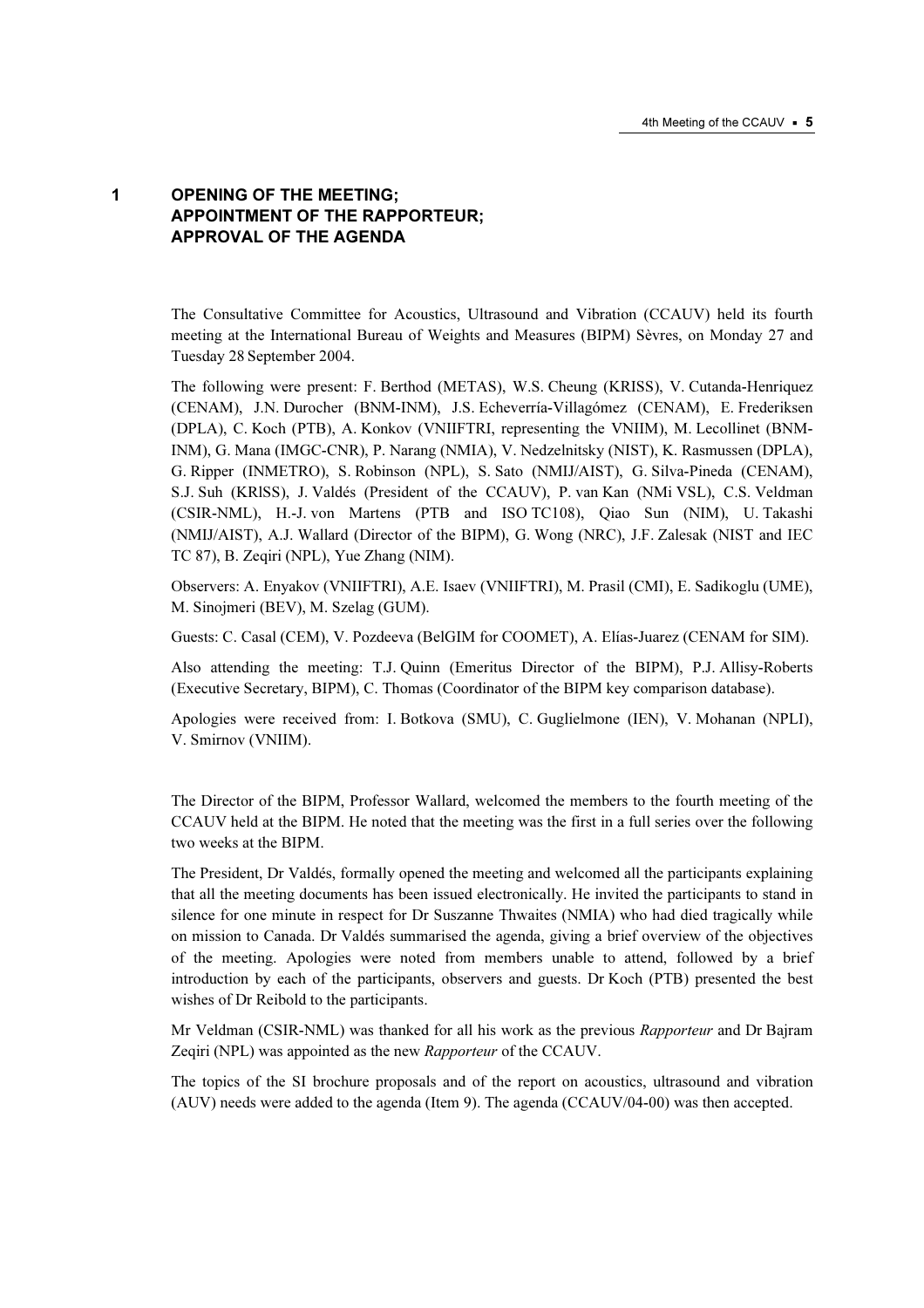# 2 REPORT OF THE THIRD MEETING OF THE CCAUV 2002

The President, Dr Valdés, provided a summary of the key features of the third meeting which appear in th[e Consultative Committee \(CC\) report. Th](https://www.bipm.org/utils/common/pdf/CCAUV3.pdf)is included an up-date of CCAUV and regional key comparisons, and emphasised the fact that comparison results were now published in the Metrologia Technical Supplement. At the previous meeting, it had been decided that certain documents with the nomenclature CCAUV-02, as generated by the CCAUV, should be made available for free access by the general community. The status of the dB as a dimensionless SI unit had been discussed, with the decision made to maintain the *status quo*. Developments and improvements in national standards by member national metrology institutes (NMIs) had been presented. The meeting had been presented with a draft of a document providing an analysis of future requirements for metrology in the area acoustics, ultrasound and vibration. Dr Valdés regarded this as an important document that could provide a template for other CCs. He recommended that this document be up-dated and published as soon as possible. He also commended th[e Kaarls' Report to t](https://www1.bipm.org/en/convention/cgpm/)he CC, as it provided a basis for the future planning at NMIs.

# 3 CCAUV KEY COMPARISONS

# 3.1 Published comparisons[: CCAUV.A-K1;](http://kcdb.bipm.org/AppendixB/KCDB_ApB_search_result.asp?search=2&cmp_cod_search=CCAUV.A-K1&match_exact=0) [CCAUV.U-K1;](http://kcdb.bipm.org/AppendixB/KCDB_ApB_search_result.asp?search=2&cmp_cod_search=CCAUV.U-K1&match_exact=0) [CCAUV.V-K1](http://kcdb.bipm.org/AppendixB/KCDB_ApB_search_result.asp?search=2&cmp_cod_search=CCAUV.V-K1&match_exact=0)

The three published key comparisons were reviewed to establish whether there were any lessons to be learnt regarding their completion. On behalf of Dr Beiβner (PTB), Dr Koch stated that CCAUV.U-K1 had been completed two years ago and no problems had been encountered, the procedures for the comparison and the derivation of the key comparison reference values (KCRVs) and degrees of equivalence were very clear. Mr Robinson (NPL), for CCAUV.A-K1, said that Dr Barham had been very happy with the procedure. For CCAUV.V-K1, Dr von Martens indicated that the whole report had been published as a Metrologia Technical Supplement, and acknowledged the excellent support of Dr Allisy-Roberts and Dr Thomas of the BIPM.

#### 3.2 Reports in progress

#### CCAUV.A-K3 (K. Rasmussen)

Th[e CCAUV.A-K3 co](http://kcdb.bipm.org/AppendixB/KCDB_ApB_search_result.asp?search=2&cmp_cod_search=CCAUV.A-K3&match_exact=0)mparison was completed by the end of October 2003. In an introduction, Professor Rasmussen referred to his previous results on monitoring the stability of the sensitivities of a large number of microphones. All the microphones demonstrated changes in sensitivity, which were either abrupt changes of 0.03 dB, or drifts of up to 0.02 dB per year over a ten-year period. The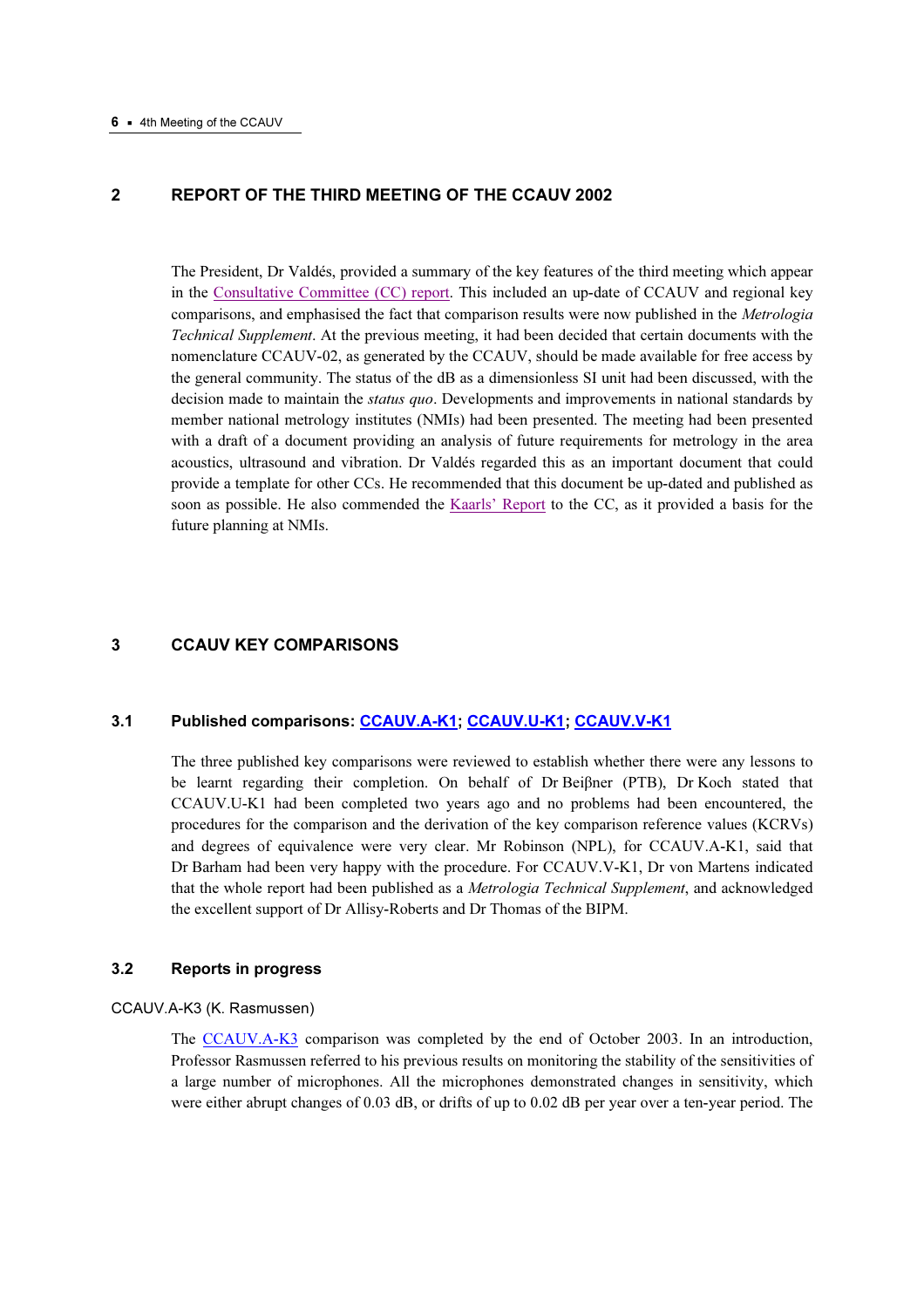reasons for the drifts were not known but they illustrated the need to carry out comparisons in as short a time interval as possible.

Professor Rasmussen described how the circulation of the microphones for the comparison, involving fifteen participants, had been completed over a ten month period. He thanked all of the participants for keeping to the tight schedule. Due to the need to complete the comparison in a reasonable time, it was undertaken in two circles, with all the laboratories measuring two microphones, and only two laboratories measuring all four. This complicated the procedure of linking, and Dr Cutanda-Henriquez (CENAM) presented a proposal for the analysis, based on the linear least-squares analysis method that is presented in the Draft A report produced in September 2004. Progress of the report was now dependent on the participants agreeing to the method of analysis and, in particular, the assumptions made regarding correlations between participants' results. Dr Nedzelnitsky (NIST) expressed concerns regarding whether it could be assumed that there were no correlations, especially as the equipment used by laboratories was very similar. He indicated that specifying air-filled couplers, rather than hydrogen filled, was one way in which some correlation between participants could be forced. He indicated that there needed to be evidence to support the assumption of zero correlations. There ensued a discussion between Dr Wong (NRC) and Professor Rasmussen related to the relative stabilities of the measurement system and the measurement device, and how it was difficult to separate the two. Professor Rasmussen indicated that short-term (day-today) stability for the microphones used was generally better than medium term, over a period of three weeks or so. He also indicated that, unsurprisingly, microphones kept within a laboratory environment were more stable than those kept in the field.

With regard to the analysis of key comparison data, Professor Wallard pointed to a special seminar covering this topic at the *[Software for Metrology](http://141.63.4.16/ev/FirstAnnouncement_NMIJ_2005.pdf)* meeting at NMIJ/AIST (Japan), to be held in May 2005.

#### CCAUV.W-K1 (S. Robinson)

Mr Robinson (NPL) described th[e CCAUV.W-K1 com](http://kcdb.bipm.org/AppendixB/KCDB_ApB_search_result.asp?search=2&cmp_cod_search=CCAUV.W-K1&match_exact=0)parison, which covered the free-field calibration of underwater acoustic hydrophones in the frequency range 1 kHz to 500 kHz. In total, seven countries participated in the comparison from Canada, China, Germany, Russian Federation, South Africa, United Kingdom and the United States. Mr Robinson summarised the influences in calibrations; highlighting variations in environmental conditions, such as the depth used and the temperature range over which the calibrations were undertaken. Calibrations at NPL, during the process of the key comparison, had verified the stability of the devices used. A weighted-mean analysis was used to derive the KCRV, although tha value was actually insensitive to the type of estimator used. One particular problem arising from this comparison was the treatment of the overlap frequencies. Mr Robinson described how this analysis had been made in the Draft B report. In total, 94 frequencies were measured, and it was considered to be more practical for a selection of these to be chosen for display in the database. Assuming it was acceptable to the CC and the participants, the aim was to publish the results of the key comparison in an acoustic's journal. One interesting observation was that, although the uncertainties quoted by different countries were very similar, estimates for identical components quoted by the laboratories differed wildly. Mr Robinson suggested that this indicated the need for further work. In addition, he proposed that future key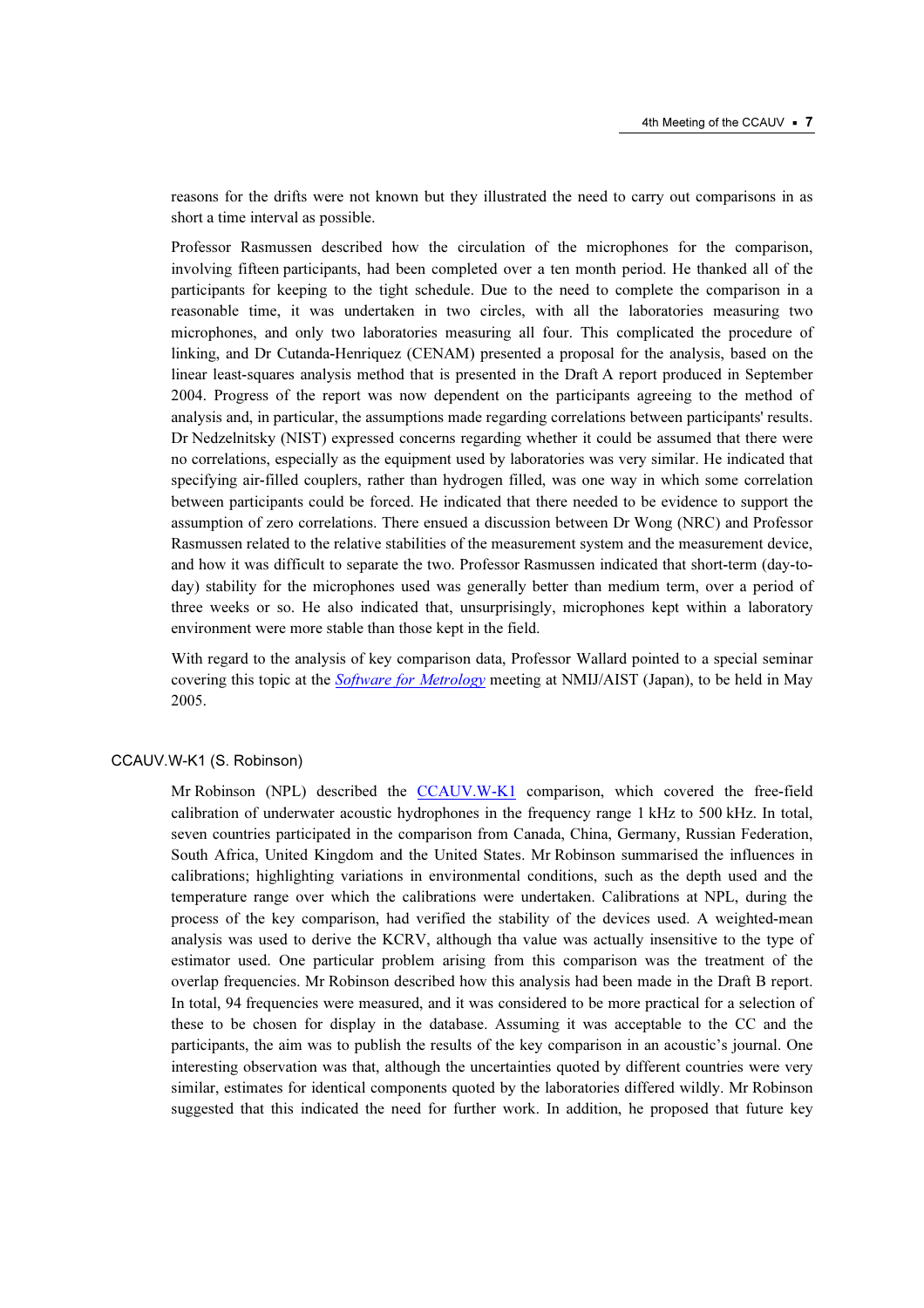comparisons should aim for better control of temperature, include target frequencies below 1 kHz, and perhaps circulate a mount with the hydrophones to standardise on the mounting configuration. Dr Valdés questioned whether this was the most appropriate approach. Mr Robinson stated that cases could be made both for and against providing a mount. It really depended on whether the aim of the key comparison was to compare between participants, or to establish the 'true' sentivity of a hydrophone. The Draft B for CCAUV.W-K1 as submitted for approval was duly approved by the Consultative Committee*.*

### CCAUV.U-K2 (B. Zeqiri)

Dr Zeqiri (NPL) gave a summary of the key compariso[n CCAUV.U-K2, which](http://kcdb.bipm.org/AppendixB/KCDB_ApB_search_result.asp?search=2&cmp_cod_search=CCAUV.U-K2&match_exact=0) covered the calibration of 1 mm active element ultrasonic hydrophones over the frequency range 1 MHz to 15 MHz. For a variety of reasons, only four laboratories (the NPL, PTB, NIM and the TNO) were able to complete absolute calibrations, while one other laboratory submitted a secondary calibration result (DFI). The Draft A report was completed in February 2002, and was presented to the CCAUV meeting in 2002. In the analysis, one of the laboratories was identified as being discrepant at the two higher frequencies, 10 MHz and 15 MHz. At the last CC meeting, it was agreed that there should be a bilateral comparison between NPL and the laboratory in question. This was duly completed, a process which resolved the differences in line with the calibrations of the remaining laboratories. The Draft B report was published as an NPL report in August 2004, and included the required KCRV and degrees of equivalence analysis. The Draft B report was submitted to the CC and was duly approved.

# 3.3 Comparisons in progress

#### CCAUV.A-K2 (M. Sinojmeri)

Mrs Sinojmeri (BEV) described a draft of the technical protocol for the key compariso[n CCAUV.A-](http://kcdb.bipm.org/AppendixB/KCDB_ApB_search_result.asp?search=2&cmp_cod_search=CCAUV.A-K2&match_exact=0)K<sub>2</sub> which would be undertaken using LS1P microphones over the frequency range 2 Hz to 125 Hz. The original aim was to use the two microphones (owned by the NPL) which had been used in the previous key comparison, CCAUV.A-K1, thus establishing a link with this comparison. Unfortunately, Mrs Sinojmeri indicated that one of the microphones had changed in terms of its sensitivity, and as a consequence, two BEV microphones had been used. Professor Rasmussen (DPLA) suggested including frequencies of 12.5 Hz, 16 Hz and 250 Hz. Despite the inability to use the NPL microphones, Dr Allisy-Roberts stated that links could still be made with CCAUV.A-K1 through laboratories which have undertaken calibrations at the same frequencies within the two comparisons. There were a number of comments from participants related to scheduling of the work, and it was agreed that this should be resolved during the two days of the CCAUV meeting.

#### CCAUV.A-K4 (K. Rasmussen)

Professor Rasmussen explained that originally this key comparison labelle[d CCAUV.A-K4 was](http://kcdb.bipm.org/AppendixB/KCDB_ApB_search_result.asp?search=2&cmp_cod_search=CCAUV.A-K4&match_exact=0)  designed to be a pressure and free-field comparison, to be carried out on the same microphones.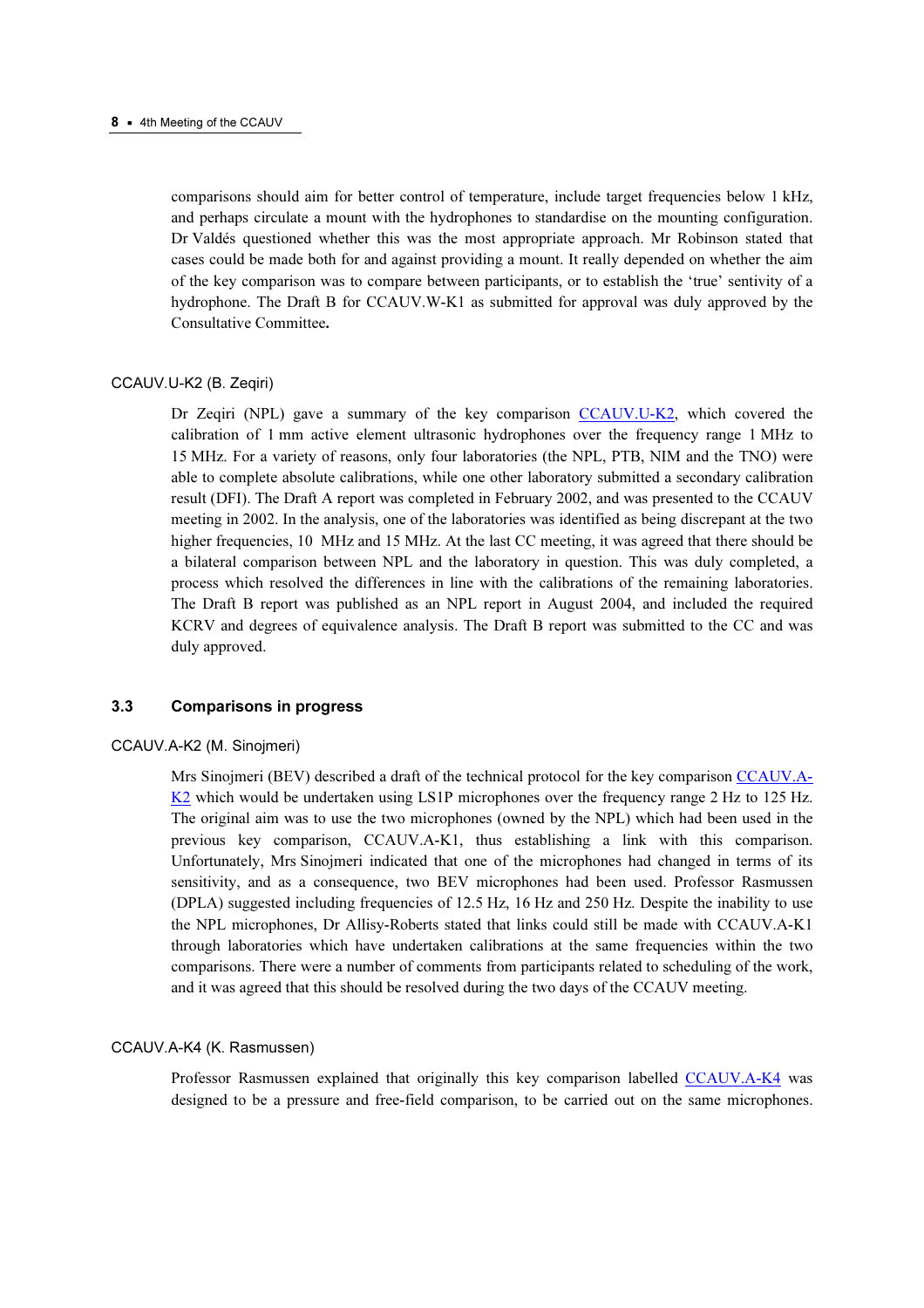However, the scope had changed and Professor Rasmussen's basic question was whether there was sufficient interest in a key comparison that concentrated on free-field reciprocity. This would relate to the use of LS2 microphones, covering the frequency range of 2 kHz or 3 kHz, up to 50 kHz. There was considerable interest from the CC in participating in the key comparison, although a recurrent theme from the NMIs was that they were not in a position to participate until, typically, the second half of 2005. Dr Echeverría-Villagómez also indicated an interest in the key comparison and raised the possibility of repeating the joint collaboration with DPLA which had worked successfully under CCAUV.A-K3. Professor Rasmussen indicated that within the key comparison, courier transport of the devices would be used rather than reliance on hand-delivery, as the mode of delivery seemed to have only a small impact on the stability of the devices. Additionally, the microphones would be provided with a thermal jacket to protect them from variations in temperature. As a useful piece of advice, he said that the microphones were best sent on a Monday. If sent on a Friday, then they were likely be kept in a cold warehouse or distribution centre over the weekend. Dr Allisy-Roberts summarised the situation, with eight laboratories expressing an interest in taking part in the key comparison (the BNM-LNE, CENAM, DPLA, KRISS, NIST, NMIJ/AIST, NPL, PTB). She stated that this comparison could be crucial to supporting future calibration and measurement capabilities (CMCs).

#### 3.4 Future comparisons

#### [CCAUV.W-K2 \(low frequency\)](http://kcdb.bipm.org/AppendixB/KCDB_ApB_search_result.asp?search=2&cmp_cod_search=CCAUV.W-K2&match_exact=0)

Dr Enyakov (VNIIFTRI) gave an interesting presentation which described a [Russian-Chinese](https://www.bipm.org/cc/CCAUV/Allowed/4/CCAUV04-14.pdf)  [comparison. Th](https://www.bipm.org/cc/CCAUV/Allowed/4/CCAUV04-14.pdf)e Chinese partner in the comparison was HAARI. Four types of hydrophone were used during the comparison, two Russian and two Chinese. A method of hydrostatic excitation was used for the very low frequency range 0.01 Hz to 1 Hz. For the various hydrophone types, the agreement between the two institutions was very good, being typically within 0.45 dB, and the results have been published in a Russian Journal which has been translated into English. The potential for extending participation as a CCAUV.W-K2 comparison was then discussed. Mr Robinson indicated that NPL were willing to take part and, below 1 kHz, they would apply coupler reciprocity. Dr Koch indicated that the PTB has no facilities to perform calibrations in this frequency range. Calibrations carried out under t[he CCAUV.W-K1, we](http://kcdb.bipm.org/AppendixB/KCDB_ApB_search_result.asp?search=2&cmp_cod_search=CCAUV.W-K1&match_exact=0)re carried out by an institution which was part of the German Army although they could no longer take part in key comparisons due to their inability to institute a Quality System. The PTB's current lower frequency limit for hydrophone calibrations was 200 kHz. Dr Nedzelnitsky indicated that the NIST had no service, and that within the United States calibrations of this type were the responsibility of the U.S. Naval Research Laboratory. On behalf of the NRL, Mr Zalesak, stated that the laboratory did not operate in this frequency range and had no funding to carry out such calibrations.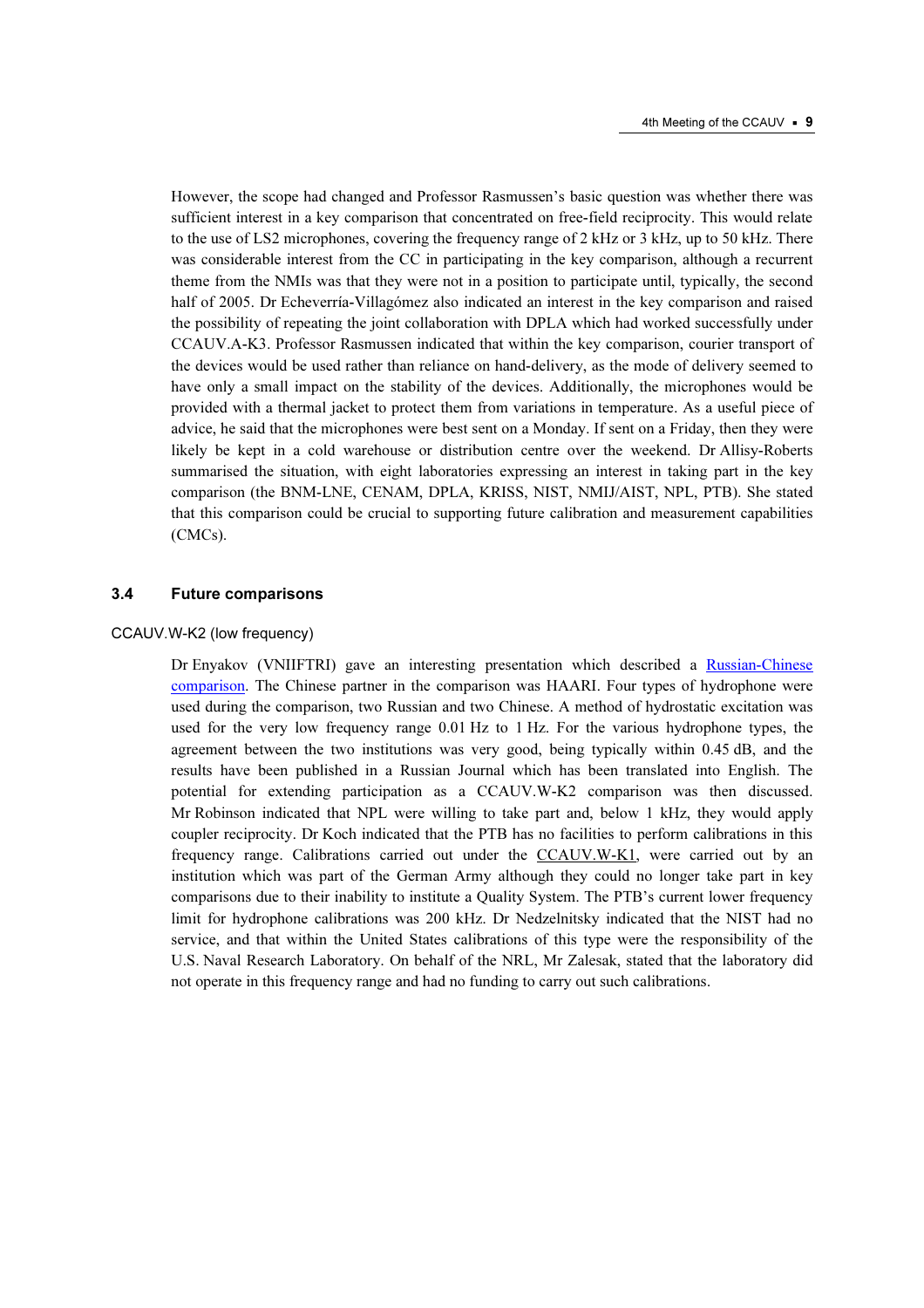# 4 REGIONAL KEY COMPARISONS AND LINKS

#### 4.1 Reports in progress

#### EUROMET.AUV.A-K1 (Draft B and links for approval)

On behalf of Dr Barham, Mr Robinson (NPL) provided a status report on the project [EUROMET.AUV.A-K1, prese](http://kcdb.bipm.org/AppendixB/KCDB_ApB_search_result.asp?search=2&cmp_cod_search=EUROMET.AUV.A-K1&match_exact=0)nting the Draft B and links for approval. This report described an exercise which had been completed over two years ago, and related to the primary calibration of laboratory standard microphones (both LS1P and LS2a). In total, thirteen and nine laboratories had completed calibrations on the LS1P and LS2a microphones, respectively. Completion of the progress on the report had been delayed to enable links to be made with the key comparison CCAUV.A-K1 (LS1P microphones). Three laboratories had provided the links (DPLA, NPL and PTB) for LS1P microphones. The results had been discussed at the last CCAUV meeting and, subsequently, the results of a non-NMI participant from Spain had been omitted at the request of the Spanish NMI, CEM. Once CCAUV.A-K3 has been completed, links to this comparison will be made using the results of the DPLA, GUM, NPL and the PTB. In general, agreement between the different laboratories was good, with the spread in values for LS2a microphones, being less than those for LS1P microphones. This was tentatively ascribed to the fact that fewer, more experienced laboratories had completed calibration on the half-inch devices. The final draft of the report would be submitted directly after the CCAUV meeting. The Draft B and links were duly approved by the CCAUV.

#### SIM.AUV.A-K1 (Draft B and links for approval)

Dr Elías-Juarez (CENAM) provided an interesting critique of various methods of analysis of key comparison (KC) data, primarily using the papers of Cox (2002), Elster (2003) and Sutton (2004), comparing how they dealt with various issues. These included their ability to handle: correlations; instabilities in the standards used within the KC; several standards; linkages and whether or not they provide a single value of the KCRV. [For SIM.AUV.A-K1, Dr Elías-Jua](http://kcdb.bipm.org/AppendixB/KCDB_ApB_search_result.asp?search=2&cmp_cod_search=SIM.AUV.A-K1&match_exact=0)rez had applied four methods but as the procedures of Sutton (2004) are able to handle all the situations listed above, he proposed that this method be used. He suggested further that if additional care is taken when setting the measurement protocols, this would simplify the final analysis and make the link between comparisons easier. Dr Thomas (BIPM) confirmed that the Sutton method had been used within a recent mass comparison, and had been approved for forming regional linkages to key comparisons. Dr Ripper (INMETRO) expressed a concern about the clarity of the linkages that had been made through the pilot laboratory, in contrast to the way EUROMET.AUV.A-K1 had been linked to CCAUV.A-K1. Dr Nedzelnitsky (NIST) stated that Dr Elías-Juarez's paper was interesting and there was a need to look at the various methods. Through discussion, Dr Wong (NRC) established a suitable timetable that involved studying Dr Elías-Juarez's analysis, circulating the Draft B and links to participants for comment with a view to getting the Draft B and links approved by the end of 2004. Dr Allisy-Roberts (BIPM) emphasised the importance of establishing links for INMETRO and INTI, in order to support their CMCs.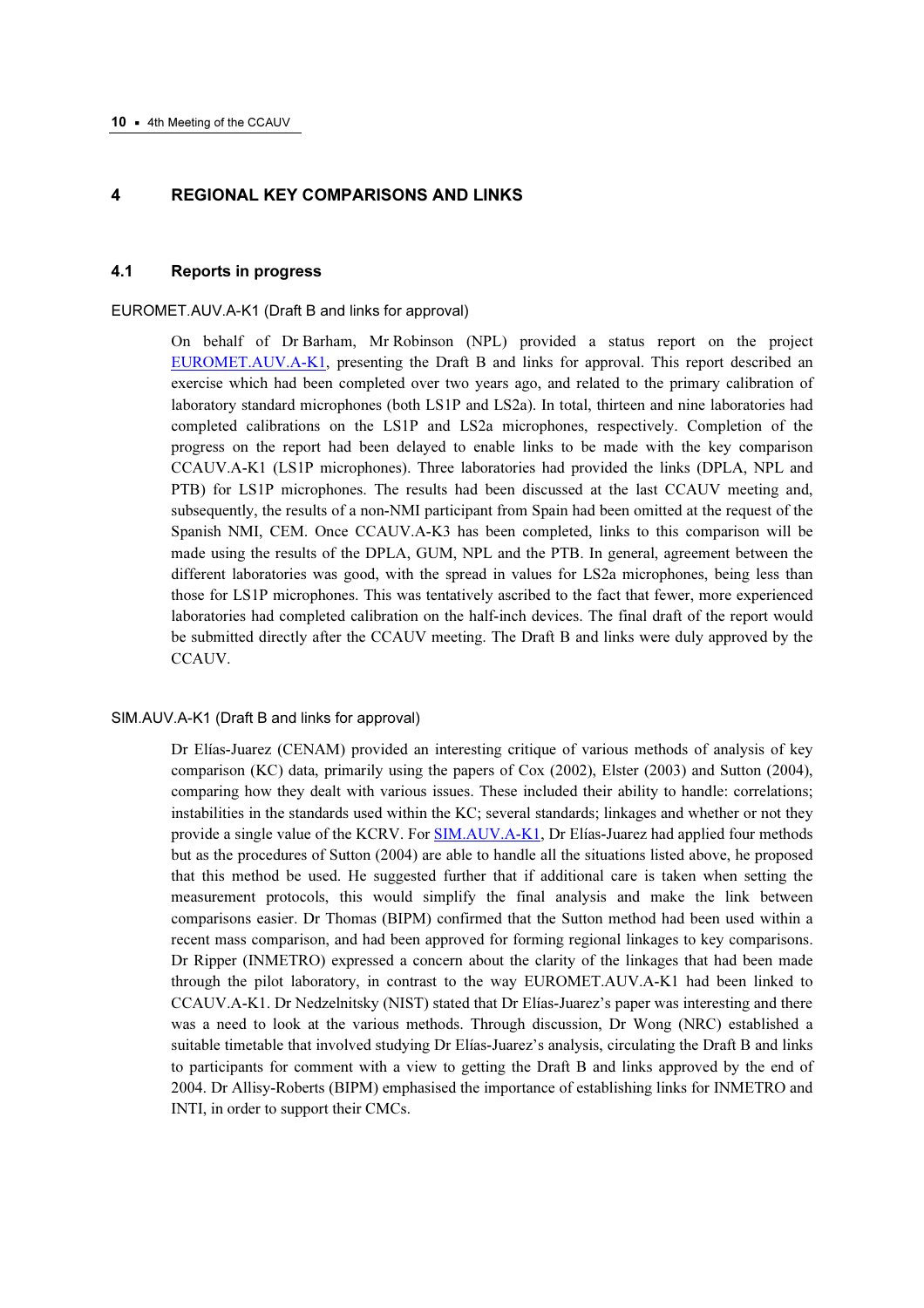#### SIM.AUV.V-K1 (Draft B and links for approval)

A report [on](http://kcdb.bipm.org/AppendixB/KCDB_ApB_search_result.asp?search=2&cmp_cod_search=SIM.AUV.v-K1&match_exact=0) [SIM.AUV.V-K1 was giv](http://kcdb.bipm.org/AppendixB/KCDB_ApB_search_result.asp?search=2&cmp_cod_search=SIM.AUV.VK1&match_exact=0)[e](http://kcdb.bipm.org/AppendixB/KCDB_ApB_search_result.asp?search=2&cmp_cod_search=SIM.AUV.v-K1&match_exact=0)n by Dr Nedzelnitsky (NIST) on behalf of his colleague Dr D.J. Evans. A meeting had been held at NIST of the five participating NMIs in April 2004. No progress had been made in completing the Draft B as full uncertainty budgets had not been received from all the participants. Dr Nedzelnitsky stated that such information was crucial in unravelling any correlations and in deciding which of the methodologies was most appropriate in generating the degrees of equivalence. The problem was that this comparison had been initiated pre-MRA, and there had been no stipulation that full uncertainty budgets should be reported. The results had been reported with combined uncertainties only. Dr Nedzelnitsky agreed with Dr Valdés that the status of the comparison had not moved on since the last CCAUV meeting, two years ago. It was agreed that the full uncertainty budgets may never be forthcoming, and the suggestion was made to publish the Draft B, declaring "provisional equivalence" as the guidelines were not in place when the SIM.AUV.V-K1 comparison had started.

This discussion spilled into the second day. The decision taken was that the agreed draft report should be published as a provisional report without making any link to the CCAUV.V-K1 which would allow the INMETRO and the INTI to have a comparison to support their CMCs in this field.

Dr von Martens stated that there was a precedent for dealing with this type of situation, as a previous regional vibration comparison, APMP.AUV.V-K1 had no detailed budgets but there were no problems in forming links with the CCAUV.V-K1 comparison.

#### APMP.AUV.V-K1 (H.-J. von Martens)

Dr von Martens described the comparison **APMP.AUV.V-K1** which had been conferred the status of a regional key comparison that had run over the period (1996–1997). This had involved eight NMIs in an accelerometer comparison with links formed to the CIPM key comparison CCAUV.V-K1. Dr von Martens described the method of linking, underlining its quality, and stated that the link had only been made at 160 Hz. The links to the CCAUV.V-K1 were then approved by the CCAUV.

#### COOMET.AUV.A-K1 (T. Fedtke)

On behalf of Dr Fedtke, Dr Koch of PTB, described the current status of the regional key compari[son COOMET.AUV.A-K1. A first](http://kcdb.bipm.org/AppendixB/KCDB_ApB_search_result.asp?search=2&cmp_cod_search=COOMET.AUV.A-K1&match_exact=0) version of the Draft A had been prepared and the comparison had identified some discrepant results. Although discussed amongst the comparison team, the most appropriate method of establishing whether or not results are discrepant had still to be decided. Dr Koch asked whether or not there was an agreed policy for deciding this issue. Dr Allisy-Roberts said that every comparison is slightly different and no specific protocols existed. The best approach was for the group of laboratories to reach agreement. She then made the following points, which are essentially comments taken from experience with other comparisons:

• a value could be considered as discrepant, if it differed from the mean by more than 4 standard deviations  $(\sigma)$ . In which case it could justifiably not be included in the KCRV if this is based on an arithmetic mean;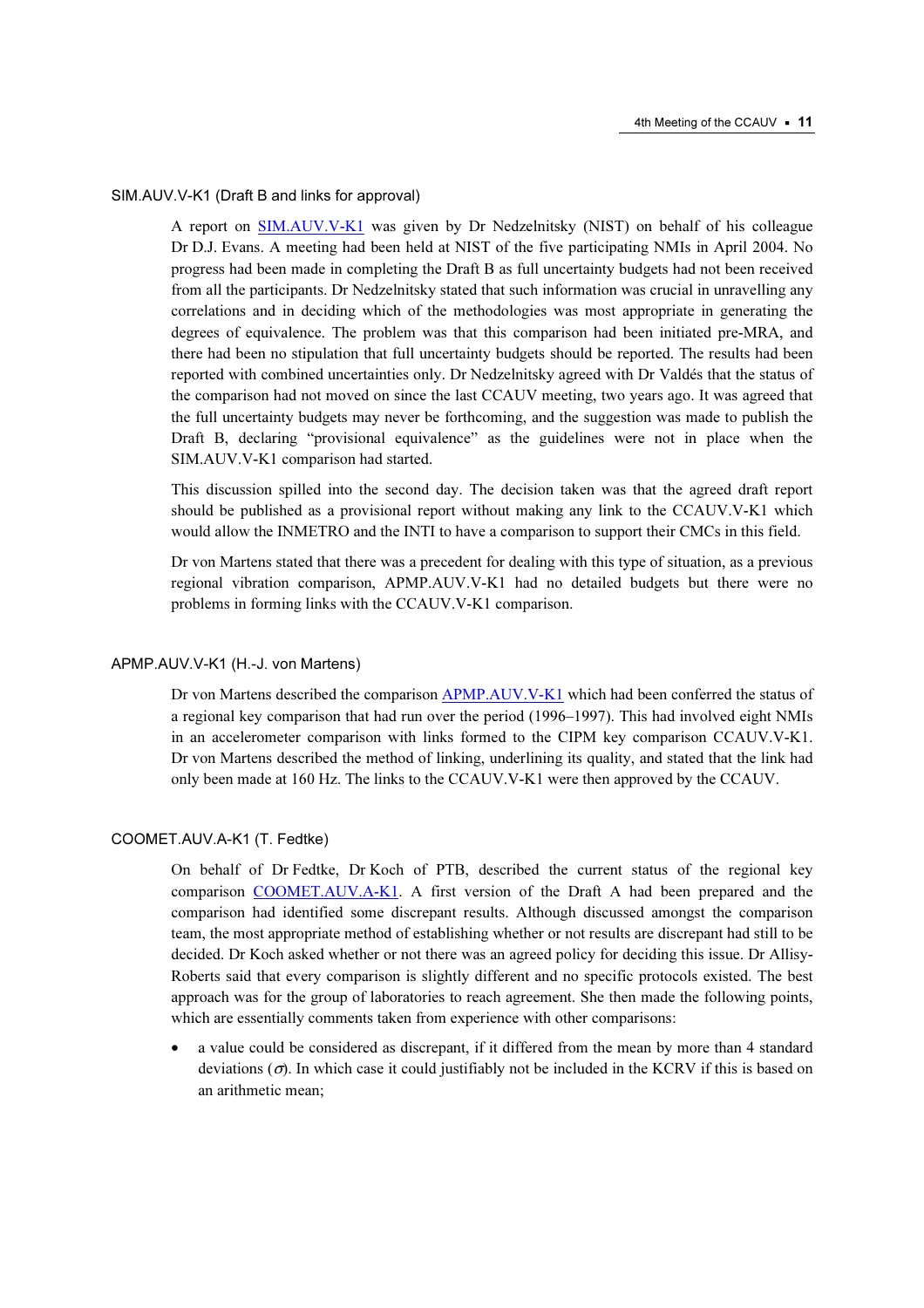- in borderline cases, where there are significant differences (but not quite  $4 \sigma$ ), then the participant is invited to withdraw from the KCRV calculation;
- when there are discrepant results that cannot be resolved and need to be included in the KCRV, the median might be deemed to be more appropriate for the KCRV than the weighted mean.

Dr Koch outlined the timetable for a finalised Draft A to be ready in 2005. His timetable was accepted by the CCAUV.

#### 4.2 Measurements in progress

#### APMP.AUV.A-K1 (S. Sato)

Dr Sato explained the progress made with this regional key comparis[on APMP.AUV.A-K1, which](http://kcdb.bipm.org/AppendixB/KCDB_ApB_search_result.asp?search=2&cmp_cod_search=APMP.AUV.A-K1&match_exact=0)  had been approved at the last CCAUV meeting. The technical protocol had been circulated to the participants by e-mail in April 2004. The artefacts and the measurement frequencies were consistent with previous CCAUV comparisons. The regional comparison would involve nine laboratories and two LS1P microphones. An itinerary was described, including the methods of transportation that included a special box allowing pressure equalisation. Permission to link with the key comparison CCAUV.A.K1 would be sought in the future.

During the discussion, an issue was raised regarding laboratories whose measurement and calibration capability has actually improved. Dr Allisy-Roberts stated that such laboratories could ask for a bilateral comparison to establish whether they have actually improved. Any consequent changes to their claimed CMCs would need to be reviewed by the Regional Metrology Organizations (RMO).

### EUROMET.AUV.A-K3 (C. Gugliemone)

On behalf of Dr Gugliemone, Dr Rasmussen described progress under the regional key comparison [EUROMET.AUV.A-K3. Nine](http://kcdb.bipm.org/AppendixB/KCDB_ApB_search_result.asp?search=2&cmp_cod_search=EUROMET.AUV.A-K3&match_exact=0) laboratories are involved in the comparison, with DPLA providing the link with the relevant CCAUV comparison. The microphones used were two of the four LS2P microphones chosen for CCAUV.A-K3. The Draft A would be completed in November 2004 and, currently, one set of data was still missing. It was considered too early to estimate the completion date for the Draft B.

#### EUROMET.AUV.V-K1 (H.-J. von Martens)

Good progress under this regional key compari[son EUROMET.AUV.V-K1 for vibrati](http://kcdb.bipm.org/AppendixB/KCDB_ApB_search_result.asp?search=2&cmp_cod_search=EUROMET.AUV.V-K1&match_exact=0)on and shock was reported by Dr von Martens (PTB). Since the last CCAUV meeting, the technical protocol had been prepared, investigations of the long-term stability of the transfer standards had been made and the schedule describing the circulation of the transfer standards, which would be undertaken as a modified star-type comparison had been determined. The comparison had been running since 2003, involving fourteen participants from fourteen countries. The schedule had been maintained and the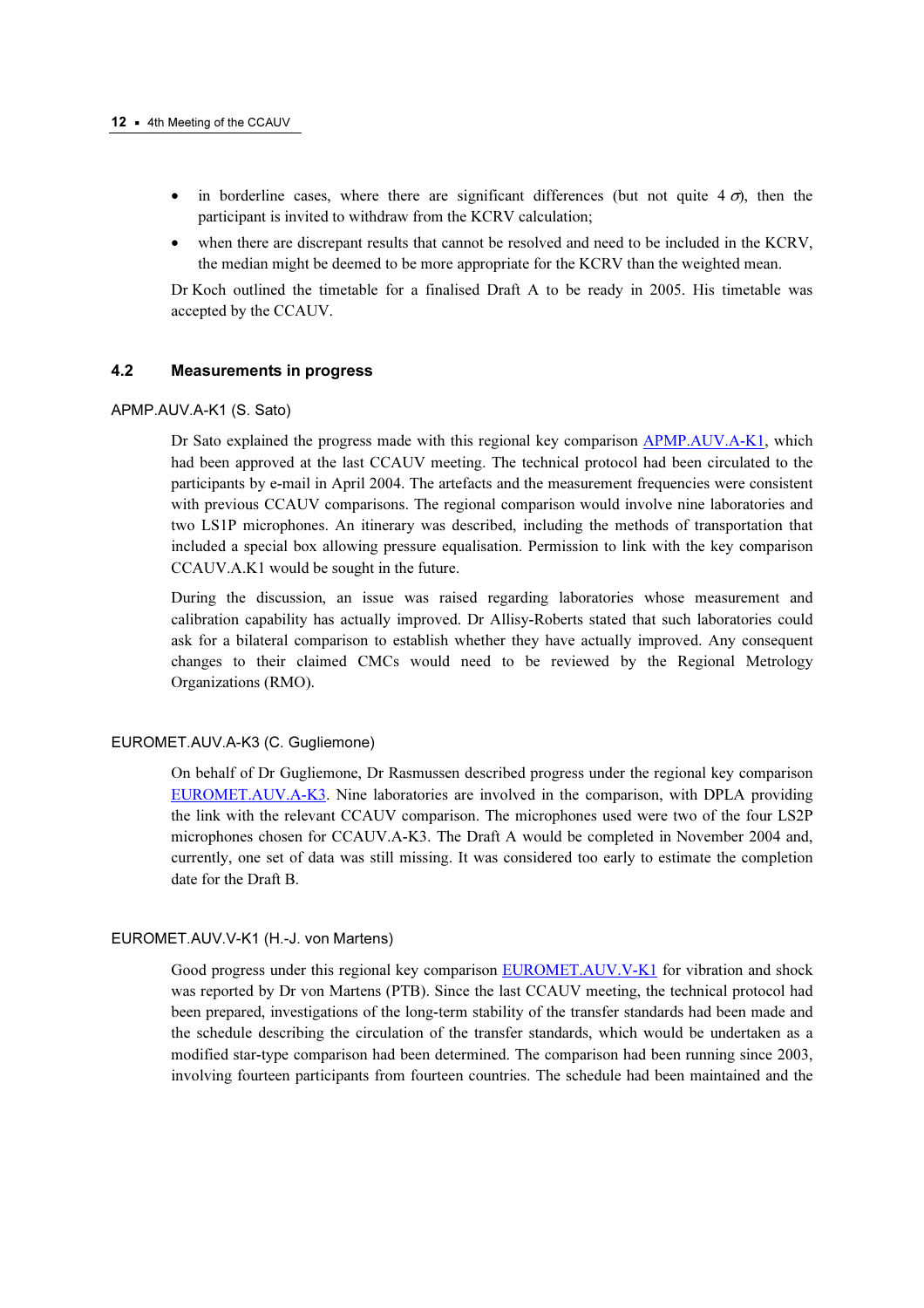measurements were expected to be finished in December 2004, with the final report being issued in 2006.

#### 4.3 Future comparisons

#### EUROMET.AUV.U-K2 (B. Zeqiri)

This regional key compari[son EUROMET.AUV.U-K2 involved only](http://kcdb.bipm.org/AppendixB/KCDB_ApB_search_result.asp?search=2&cmp_cod_search=EUROMET.AUV.U-K2&match_exact=0) the NPL and the PTB. It dealt with the calibration of ultrasonic hydrophones at frequencies up to 40 MHz. Dr Zeqiri (NPL), reported that two hydrophones had been circulated by NPL and calibrations of hydrophone sensitivity had been completed by PTB, along with ancillary measurements of directional response. The hydrophones were currently with NPL, who would endeavour to complete their calibrations by the end of October 2004.

# 5 SUPPLEMENTARY COMPARISONS: PROGRESS AND REPORTS

#### 5.1 **SIM.AUV.A-S1** (A. Elías-Juarez)

Dr Elías-Juarez described the report submitted on the supplementary comparison SIM.AUV.A-S1 which dealt with piston-phone acoustical calibrators. The Draft A report had be[en released to and](http://kcdb.bipm.org/AppendixB/KCDB_ApB_search_result.asp?search=2&cmp_cod_search=SIM.AUV.A-S1&match_exact=0)  agreed by the participants so the Draft B was currently in the process of being written. The comparison dealt with sound pressure level (in dB re:  $20 \mu Pa$ ) and total harmonic distortion measurements. There was a desire to link the results of this supplementary comparison to the results of SIM.AUV.A-K1, although Dr Elías-Juarez commented that this comparison determined pressure level sensitivities, expressed in dB re:  $1 \text{ V} \text{ Pa}^{-1}$ , so this was a different quantity. He acknowledged that this supplementary comparison has raised the issue of linking to a comparison where the measurands were not the same, and he requested permission for this linking. Dr Thomas (BIPM) stated that normally it was not possible to perform linking when the measurand in the key and regional comparisons are not the same. It was noted that a regional supplementary comparison normally exists on its own merits and does not need to be linked to any other comparison. Dr Elías-Juarez accepted that a link was not actually necessary in this case.

# 5.2 SADCMET.AUV.V-S1 (C.S. Veldman)

Dr Veldman described the compariso[n SADCMET.AUV.V-S1 whi](http://kcdb.bipm.org/AppendixB/KCDB_ApB_search_result.asp?search=2&cmp_cod_search=SADCMET.AUV.V-S1&match_exact=0)ch had been conferred supplementary status by the SADCMET. Dealing with acceleration by laser interferometry over the frequency range 10 Hz to 10 kHz, calibrations of both magnitude and phase had been undertaken, and Dr Veldman provided the uncertainties for these quantities. It was noted that the B&K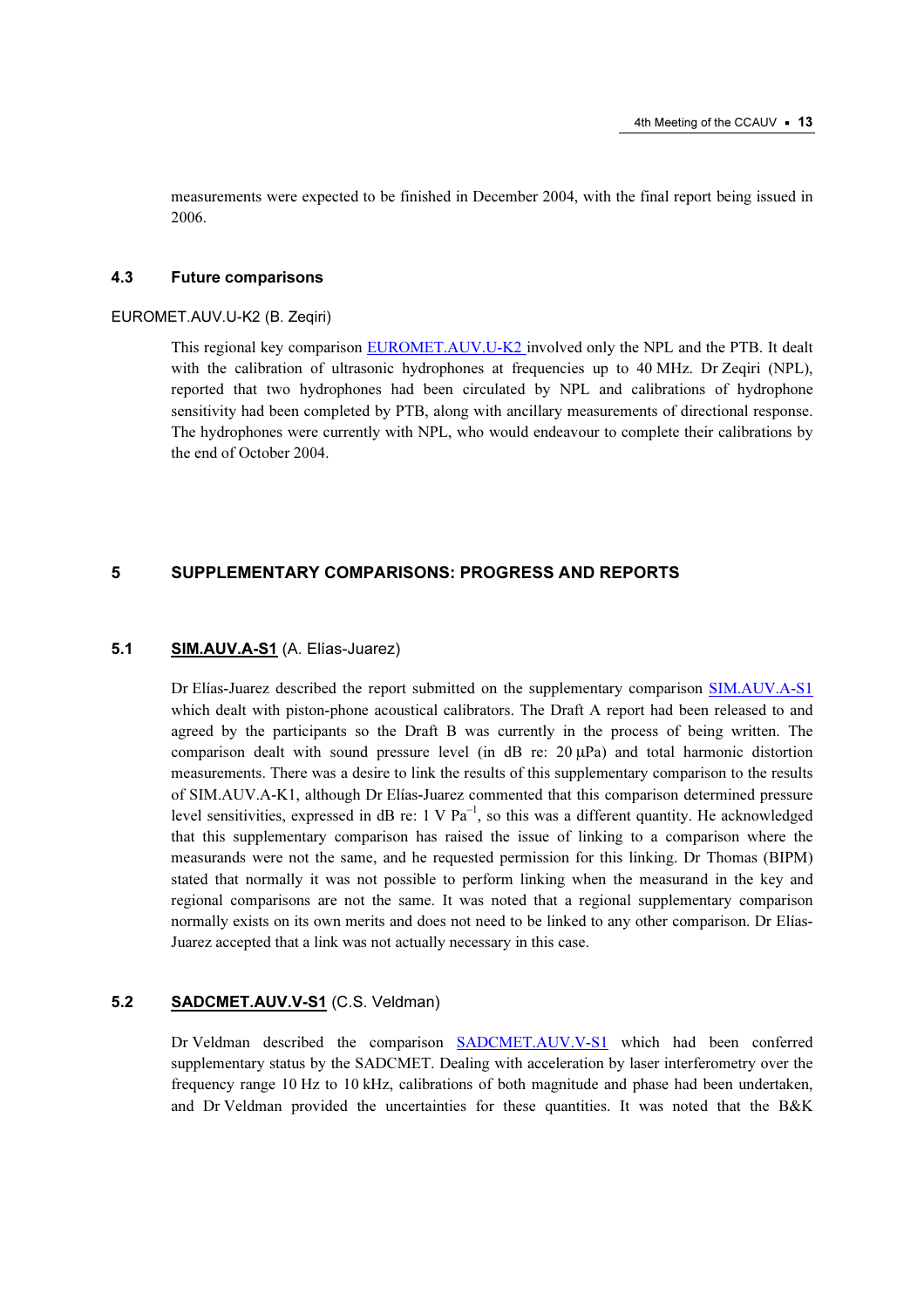accelerometer was not appropriate for use above 5 kHz, especially for phase calibration. The results had been published in the [Metrologia Technical Supplement](http://www.iop.org/EJ/abstract/0026-1394/41/1A/09001/) and were submitted to the CCAUV for information. In response to a question from the President, it was commented that degrees rather than radians were in common usage for phase calibrations.

#### 5.3 Proposal for a SIM acceleration comparison (G. Silva-Pineda)

Dr G. Silva-Pineda (CENAM) described the draft technical protocol for SIM.AUV.V-S1 involving the measurement of the charge and voltage sensitivities of two standard accelerometers covering the frequency range 2 Hz to 160 Hz. The relative merits of standard devices which could be used was discussed by the CCAUV. This supplementary comparison would involve five laboratories in the SIM: CENAM, INMETRO, INTI, NIST and the NRC. The comparison was required to support CMC declarations. The SIM was keen to involve other participants and Dr Silva-Pineda cited China, Japan and Korea as being interested. Dr Allisy-Roberts confirmed that for a regional supplementary comparison, any laboratory from another region may be invited to participate. Dr von Martens underlined the amount of effort involved in the comparison, and stated that it was highly unlikely that PTB could find the funding to take part. Dr Suh (KRISS) indicated that there were still technical issues to resolve regarding the most appropriate choice of transfer standards, citing issues of electrical stability. Dr Echeverría (CENAM) indicated that the comparison could wait until these issues are resolved, or until other laboratories are ready to participate. On the other hand, it could proceed with only the SIM participants. Dr Sun (NIM), indicated that the comparison should be extended down to even lower frequencies, down to 0.4 Hz (as specified in ISO). Dr von Martens indicated that there would be some value in doing this, as 0.4 Hz was a reference frequency regarding the human response to vibration.

# 6 PUBLICATIONS

#### 6.1 CCAUV web-page and links

Dr Allisy-Roberts gave a description and working demonstration of how to use t[he CCAUV web](https://www.bipm.org/en/committees/cc/ccauv/)[page and access th](https://www.bipm.org/en/committees/cc/ccauv/)e documents. She emphasised that it had been agreed at the last CCAUV meeting that there should be open access to CCAUV reports, and to CCAUV working documents whenever possible. The numbering system used for the CCAUV documents was explained in that the "04" in CCAUV-04, referred to the year, and not that this was coincidentally the fourth CCAUV meeting. It was noted that as electronic documents were not available for the first meeting, the printed versions can be obtained on request from the BIPM.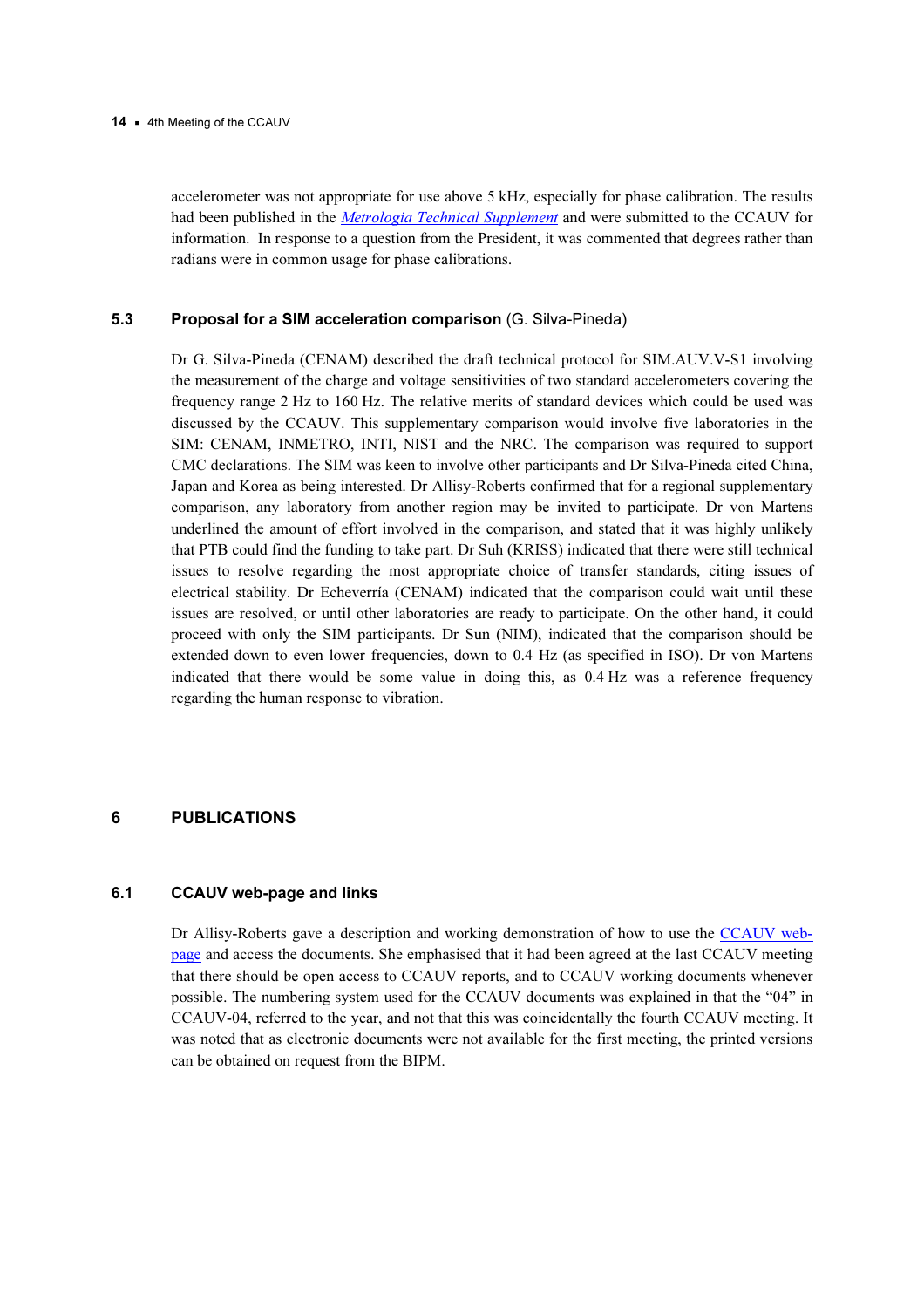#### 6.2 CCAUV members bibliographies

Dr Allisy-Roberts emphasised the importance of participants providing an up-to-date listing of [publications to demo](https://www.bipm.org/en/committees/cc/ccauv/publications_cc.html)nstrate their current and active participation in the field of AUV. It was noted that for the current CCAUV meeting, not all the participants had provided renewed listings. A simple list or references or a web-link could be provided. Dr Wong asked whether these should be only the most recent, or all publications. It was indicated that generally the most recent were the most valuable but that each NMI needs to use some judgement on the key publications, perhaps picking out a few key older works. Professor Wallard encouraged participants to work on their bibliographies, as this was a way of extending international confidence in the work of each NMI which is an obligation under the CIPM Mutual Recognition Arrangement (MRA).

#### 6.3 Future needs of NMIs working in AUV

Dr Zeqiri described the current status of the docum[ent CCAUV/02-33, which](https://www.bipm.org/cc/CCAUV/Allowed/3/CCAUV02-33.pdf) had not moved on since the last CCAUV meeting. He felt that the document had been the subject of insufficient scrutiny and comment from the CCAUV, and that it provided a very Euro-centric view, gathered from the IEN, NPL and the PTB. Participants were asked to feed comments back to Dr Zeqiri by the end of October 2004. It was felt useful to publish an up-dated version of the report as a BIPM report. Professor Wallard agreed that this would be possible.

### 6.4 SI Brochure: Chapter on units for quantities that describe biological effects

Prior to the meeting, a draft had been circulated to participants which described quantities having biological effects, including acoustic quantities. [The draft document was](https://www.bipm.org/en/committees/cc/ccu/) to be presented to the Consultative Committee for Units (CCU) the following week. The draft generated considerable discussion, which revolved around two main issues. The first related to the use of rms values of pressure, whereas it was well established that peak or impulsive values play the significant role in hearing damage. The second, and major point, concerned the use of the non-SI unit, the dB. Whilst the use of the dB was ingrained in industrial practice, the CIPM promotes the use of SI units wherever possible. The appropriate quantities defining biological effects are the acoustic pressure, in pascals, and acoustic power, in watts. Dr Zeqiri stated that the SI is used in the medical ultrasound area and yet this field was not mentioned at all in the draft chapter. The wording of a recommendation to be presented to the CCU was discussed as:

- 1. The CCAUV supports
	- a) the proposal to remove the bel and the neper from Table 6 to Table 8 for "non SI units";

 b) the statement that the reference value of the quantity should always be stated in SI units whenever the decibel is used.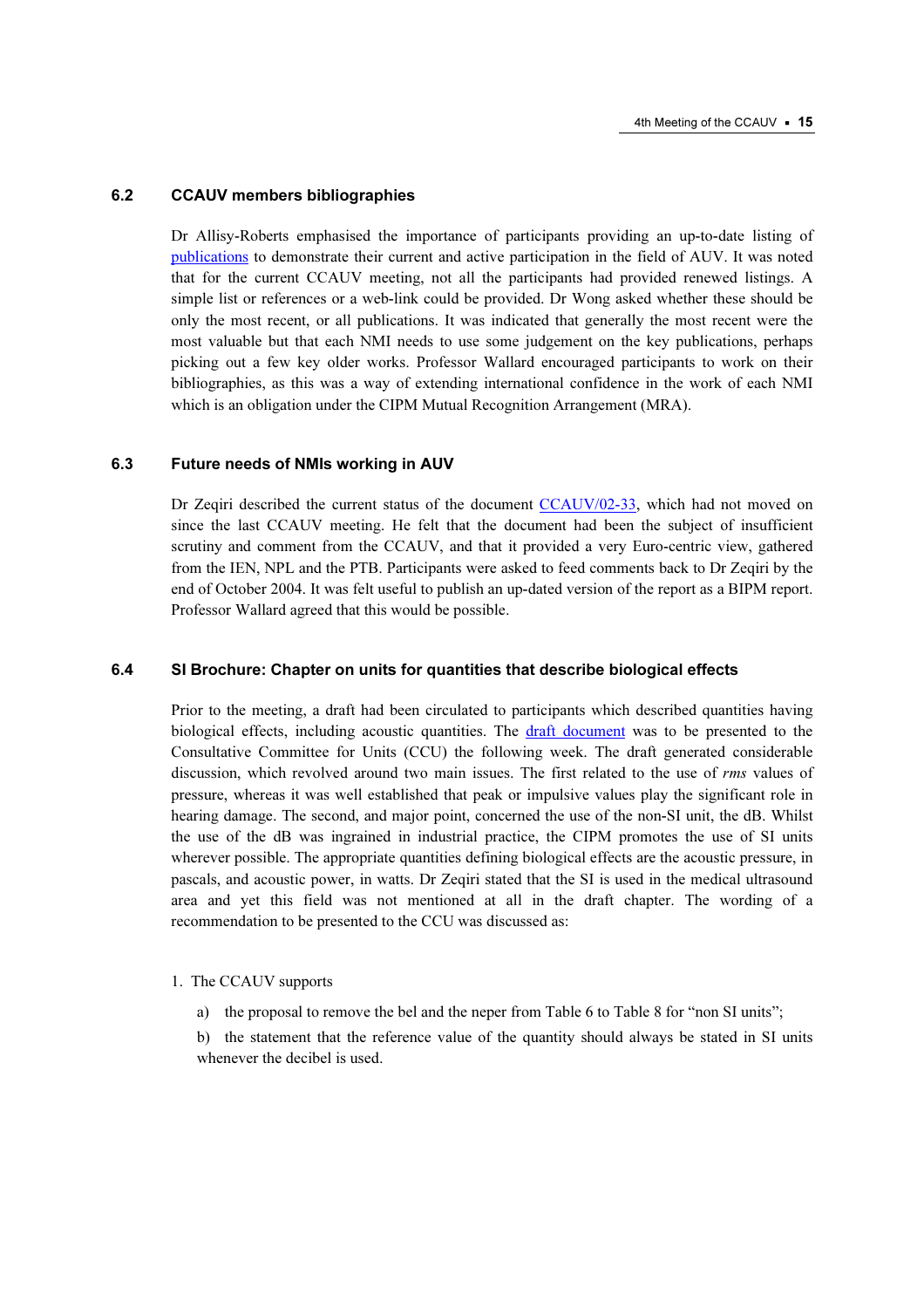2. The CCAUV proposes that the new Chapter 4

 a) should refer to peak values as well as rms values of acoustic pressure both of which are important for damage risk criteria for human hearing;

b) should encourage the use of the SI in preference to the decibel;

 c) should include the quantities power and pressure with the SI units watt and pascal, respectively as used in medical ultrasound applications.

Although the wording of this recommendation to the CCU was agreed, there was a consensus that it would be extremely difficult to change long-standing habits relating to the use of the dB.

# 7 CONTRIBUTIONS FROM THE PARTICIPANTS

A series of presentations was given describing the status of the national standards.

# 7.1 Status of national standards

Dr Koch (PTB) described th[e primary standard calibration of](https://www.bipm.org/cc/CCAUV/Allowed/4/CCAUV04-03.pdf) microphones for sound in air, at frequencies up to 150 kHz. Airborne ultrasound, generated in applications such as ultrasonic cleaning, for example, was a technical area in which there are no regulatory limits, and for which no measurement standards or protocols exist. He also described the water-borne calibration of ultrasonic hydrophones, determining both the magnitude and phase response, thereby allowing the application of deconvolution methods. The final area described was the development of a portable power standard for use in calibrating ultrasound power balances. The details of the system, developed as a[n EU-funded project in collab](https://www.bipm.org/cc/CCAUV/Allowed/4/CCAUV04-30.pdf)oration with the NMIA (Australia), was described by Dr Zeqiri (NPL). Dr Valdés commented that this was an excellent example of international collaboration.

Mr Veldman (CSIR), reported on the technical areas of vibration and acoustics in his laboratory. In the vibration field, the scope of accreditation has been extended over the frequency range 10 Hz to 10 kHz. In the acoustics area, reciprocity techniques have been established to enable calibrations of one-inch and half-inch microphones and CSIR are looking at the development of a laser-pistonphone. The anechoic chamber is currently being re-furbished, with the aim of developing a free-field capability.

Dr Enyakov (VNIIFTRI) gave an interest[ing presentation which ou](https://www.bipm.org/cc/CCAUV/Allowed/4/CCAUV04-15.pdf)tlined the requirements for the development of medical ultrasound standards within Russia. Requirements related to: the development of hydrophones; a diagnostic performance phantom (no domestic phantoms exist) and a flow phantom for testing Doppler devices. These test devices are needed in order to support the development of a manufacturing industry in Russia.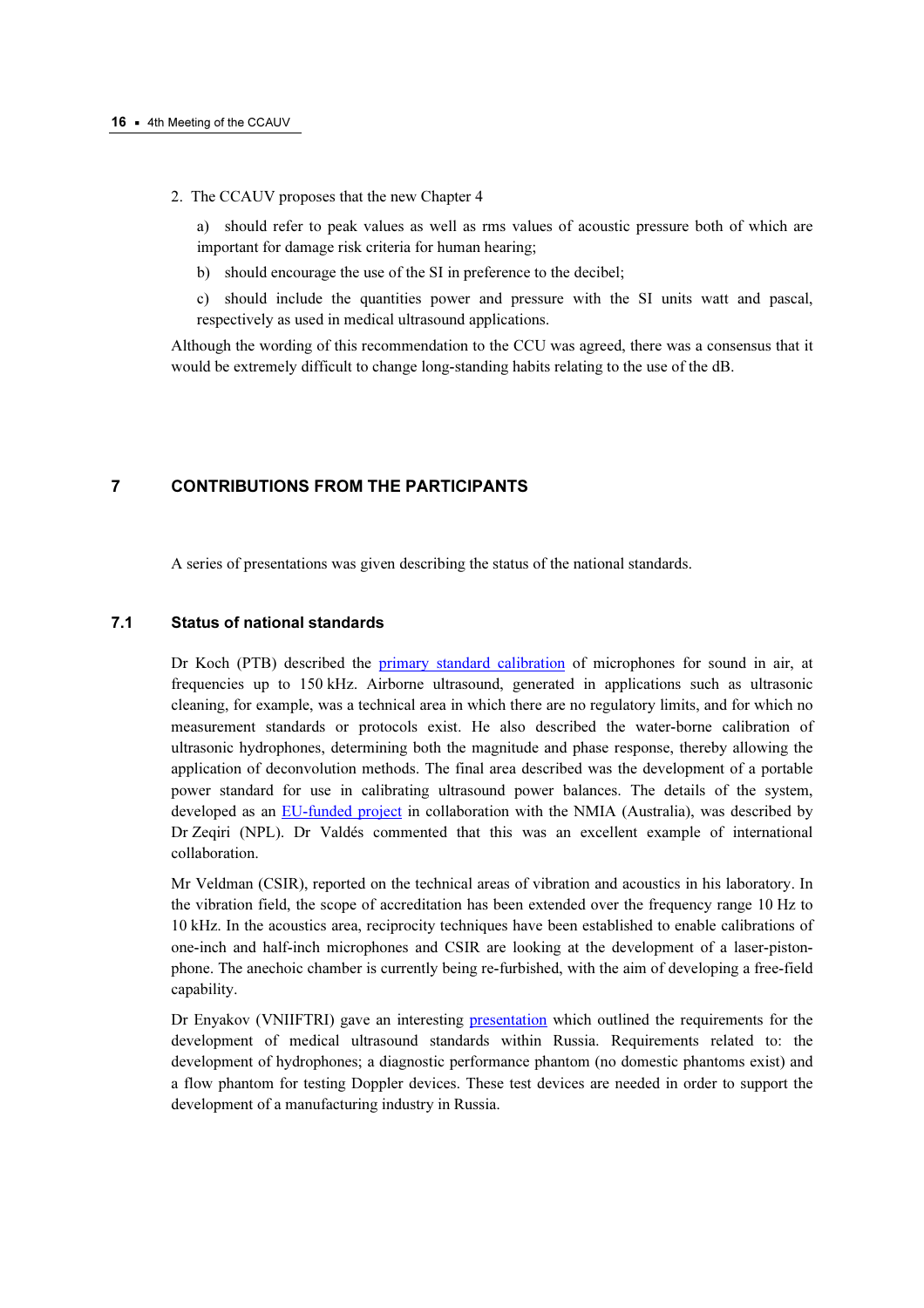As part of his presentation describing progress at the NRC, Dr Wong raised the issue of the calibration status of physiotherapy equipment, and the fact that there was no regulatory requirement to have this type of equipment calibrated, despite the fact that the equipment was used on humans. Dr Allisy-Roberts stated that, should the CCAUV be so inclined, it could recommend to the CIPM who could put a resolution to the CGPM that this equipment be subject to mandatory calibrations.

The current status of standards at NMIJ/AIST was described by Dr Sato. He explained that calibration standards in the medical ultrasound area were currently under development. Dr Usuda then described the current status of work in the vibration area, outlining the published CMCs. In 2005, this capability would be extended down to a frequency of 0.1 Hz.

Ms Szelag (GUM) described activit[ies \(CCAUV-04/33\) in the So](https://www.bipm.org/cc/CCAUV/Allowed/4/CCAUV04-33.pdf)und, Vibration and Optical Division of the GUM. She listed the services provided in the acoustics and vibration laboratories and the key comparisons in which the GUM had participated. Dr Valdés asked about the GUM history of publications, with nine papers published over the last three years. Ms Szelag indicated that acoustics was an active field in Poland and these papers had been presented to the Polish Academy of Sciences and the Polish Acoustical Society. There is an annual conference with international participants and parts of the conference are in English.

Dr Echeverría-Villagomez detailed the advances made by the CENAM in the two years since the last CCAUV meeting, providing a résumé of the organisational changes. In the vibration area, there are two secondary laboratories and the CENAM provides five calibration and measurement services. In acoustics, there is currently only a single secondary laboratory. At the primary level, Dr Echeverría-Villagomez felt there were still scientific advances to be made, although over recent years a large proportion of the available effort had been devoted to international key comparisons. He felt that there was a need to strike a balance. His vision involved devolving measurement services to secondary laboratories, allowing the CENAM to concentrate on the delivery of value-added services. In the ultrasound area, take up of the services had been strengthened by a new written standard requiring the calibration of diagnostic ultrasound equipment. Other activities in the ultrasound area were the characterisation of transducers used for NDT and the characterisation of a force balance. An acoustic pressure measurement system was currently being developed, and Dr Echeverría-Villagomez acknowledged the role of the NPL in providing staff training and support.

#### 7.2 Presentations on research areas

Dr Koch described four new areas of research at PTB related to the assessment of auditory brainstem response; a 2-D camera which was made from a multi-layer optically scanned hydrophone; the application of deconvolution methods to improve the uncertainty of hydrophone measurements and limitations of the simplified (exponential) relationship of the absorption of sound in air or water.

An illuminating treatise of the uncertainties associated with free-field, air-borne calibration methods was presented by Professor Rasmussen (DPLA). A first principle analysis was used to assess the contribution of various sources of uncertainty on the measurement: cross-talk, ground-loops, bandfiltering, measurement distance and the nonlinear distortion. He considered the impulse response of the set-up, and demonstrated the effect of mounting and clamping. With careful control and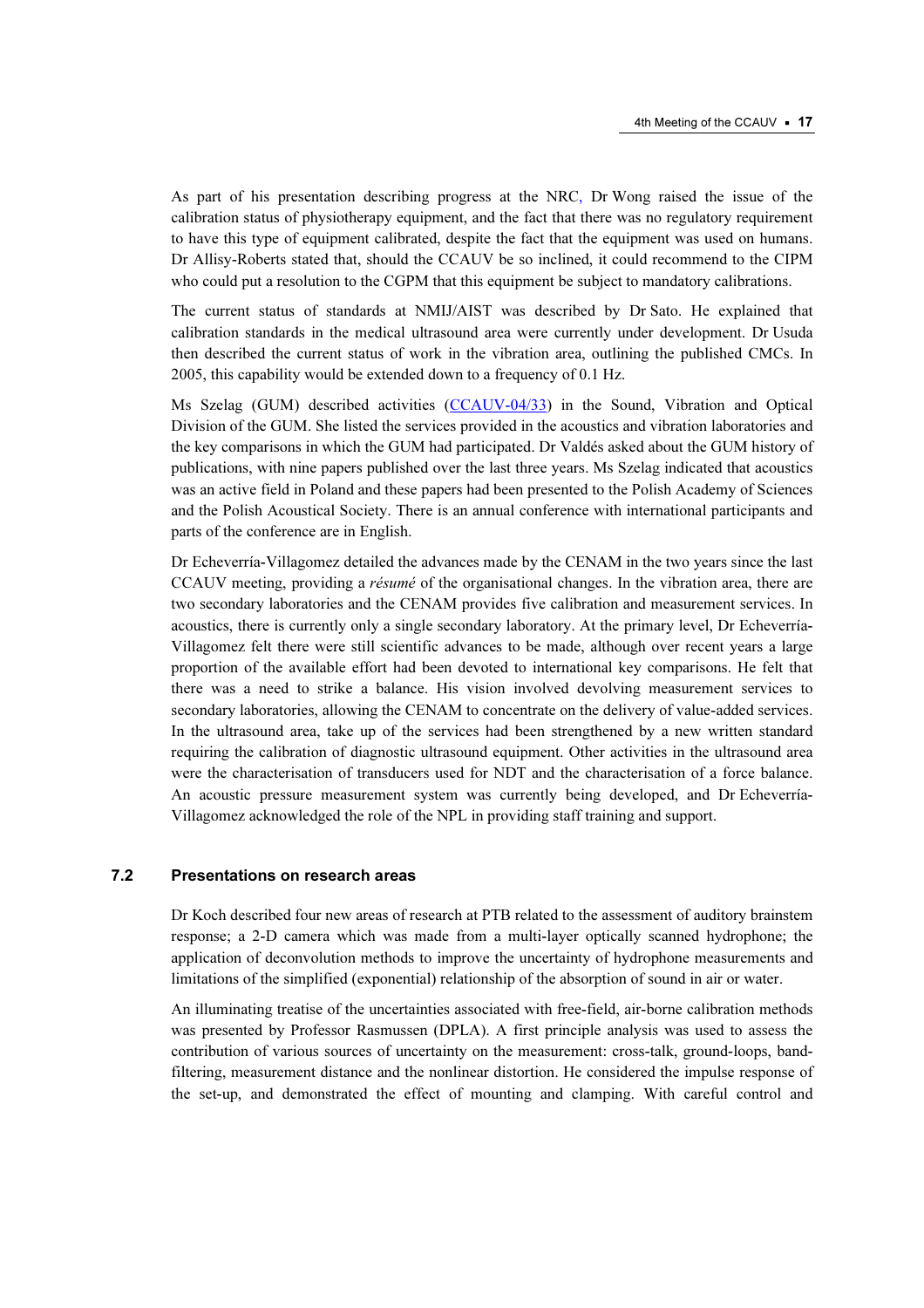correction for the experimental conditions, differences between equivalent runs can be reduced to as little as 0.03 dB. Mr Robinson asked how the distance between the acoustic centres was determined. Professor Rasmussen said that this was done by careful alignment and repeated measurements at various distances. He raised the interesting question of whether the acoustic centre for the phase response of the microphone was the same as its magnitude response. A reliable determination of the separation was an issue affecting the most accurate measurements.

Dr Zeqiri gave an outline of the new three-year acoustical metrology programme at NPL, which started on 1 October 2004. He described the balance between the three areas: sound in air, underwater acoustics and medical and industrial ultrasound. A particular feature of the new programme was the high level of research for the development of new measurement standards, which comprised 40 % of the overall programme activity. Dr Zeqiri described a selection of these new areas, such as: measurements under simulated ocean conditions, the development of optical methods for calibration in underwater acoustics and the investigation of measurement techniques for characterising cavitation in high-power ultrasonic fields. One particularly exciting area was the intended development of a new type of microphone for air-borne sound measurement that is based on silicon MEMS technology.

Dr Wong raised the issue of the IEC TC 61672-1 document concerning the A-weighted tolerance limits that have been changed for sound level meters. After some discussion, he agreed to send a short paper explaining the problem to the CCAUV participants so that they could each take it up at a national level.

### 8 REGIONAL METROLOGY ORGANIZATIONS

#### $8.1$ Reports from regional representatives

The representatives of the regional metrology organisations gave a series of presentations. More extended descriptions may be found within their reports which had been written for the CCAUV meeting.

#### 8.1.1 APMP

Dr Sato, the Chair of the APMP Technical Committee for AUV presented the report for the APMP, which now comprised eleven member economies. One regional comparis[on \(APMP.AUV.V-K1\)](https://www.bipm.org/cc/CCAUV/Allowed/4/CCAUV04-26.pdf)  had been completed with links established. Linking for APMP.AUV.A-K1 was currently in progress.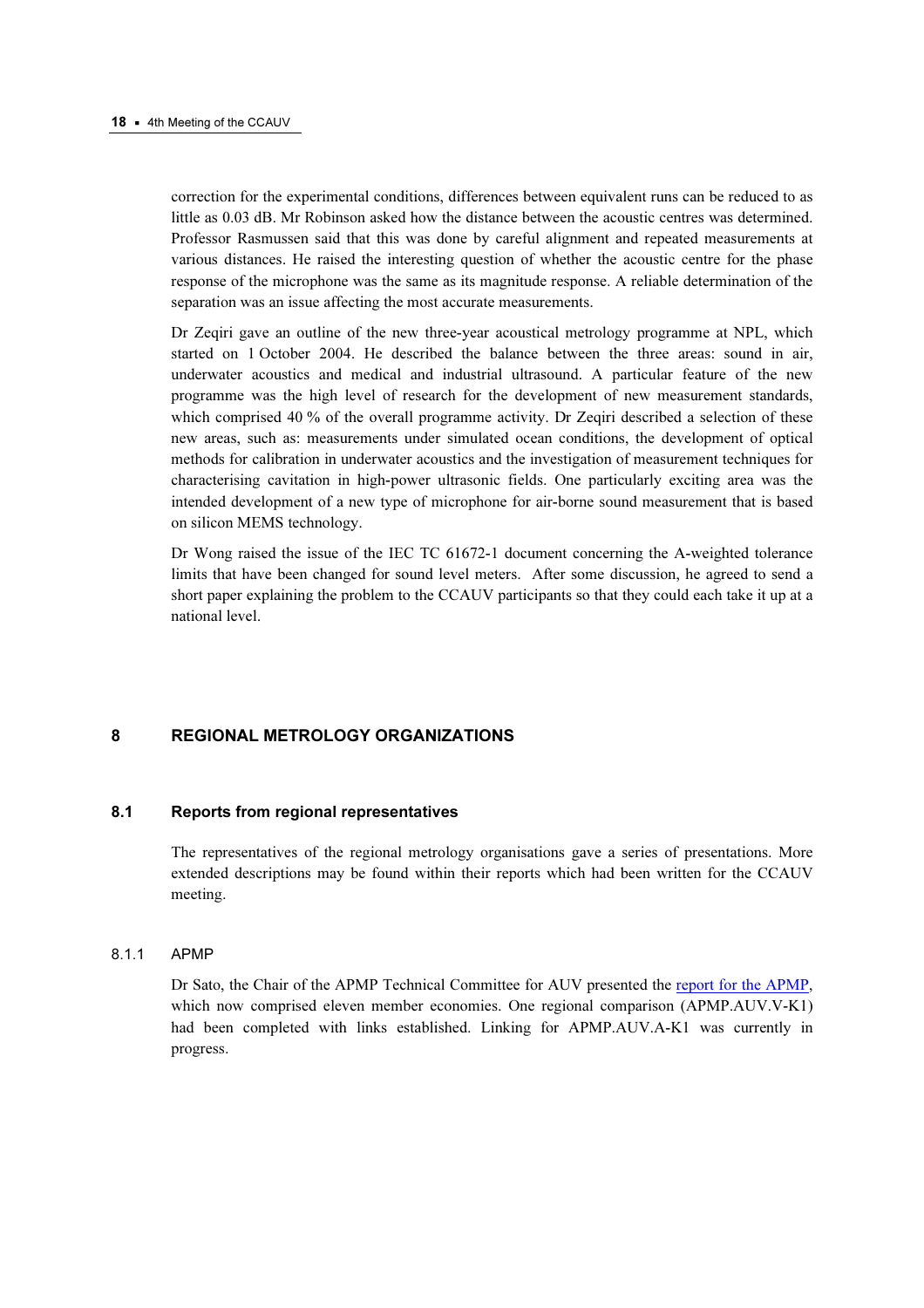#### 8.1.2 COOMET

Dr Enyakov described t[he current position in the COOMET on](https://www.bipm.org/cc/CCAUV/Allowed/4/CCAUV04-29.pdf) behalf of Dr Podzeeva. This RMO had recently been enlarged by the accession of North Korea and Uzbekhistan. The current status of member CMCs was reviewed. The third Technical Committee meeting was held in Lvov (Ukraine) in September 2004, with the participation of experts in airborne acoustical measurements from NPL and DPLA.

#### 8.1.3 EUROMET

Ms Szelag (GUM) gave a presentation which described current activities within the EUROMET. The Technical Committee consists of four sub-comm[ittees each of which was coordinated by a](https://www.bipm.org/cc/CCAUV/Allowed/4/CCAUV04-30.pdf)  permanent convenor: sound in air, underwater acoustics, ultrasonics, and acceleration and vibration. The report included a description of measurement trends.

### 8.1.4 SIM

The RMO report for SIM was presented by Dr Elias (CENAM). The status of the AUV comparisons was described; in particular, the low frequency accelerometer calibration, which involved five SIM NMIs, with the possible participation of two organisations from the APMP.

#### 8.1.5 SADCMET

[An extensive report of the current status of SADCMET was g](https://www.bipm.org/cc/CCAUV/Allowed/4/CCAUV04-09.pdf)iven by Mr Veldman (CSIR), covering an up-date of RMO membership and the Quality System status review. He acknowledged the support of Europe and the Americas in providing training for the African countries.

# 8.2 CCAUV Working Group on CMCs

It was noted that this WG would meet on the day following the CCAUV. It was for this reason that some participants had been invited to observe the CCAUV meeting. The JCRB matters would also be discussed during the WG meeting.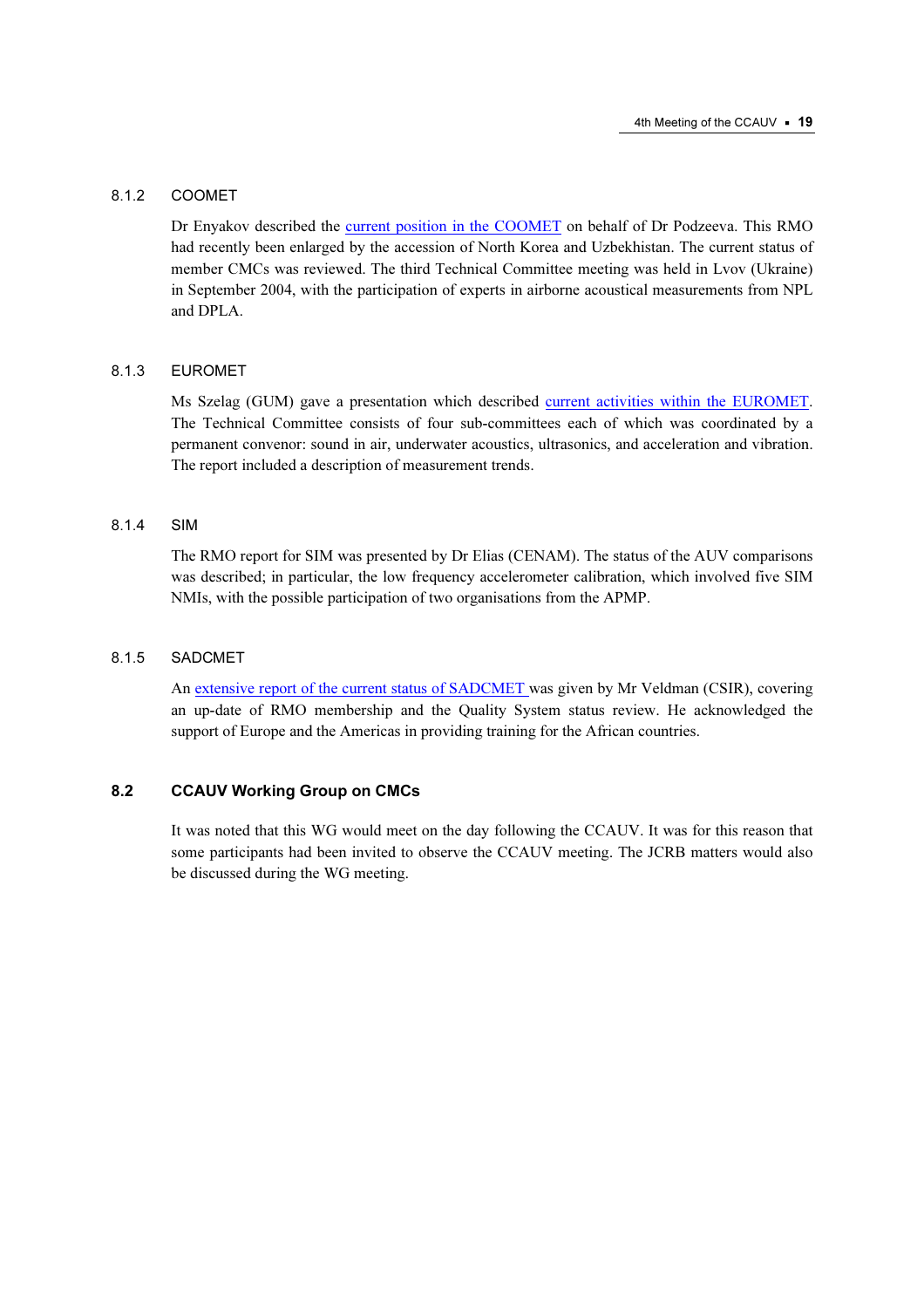# 9 REPORTS FROM INTERNATIONAL OBSERVERS

### 9.1 IEC

#### 9.1.1 TC 87

Dr Zeqiri gave a brief report on the activities of TC 87 "Ultrasonics", where the major changes had been the accession of new Officers, with both the Chairman and Secretary being replaced. Progress on a number of documents had been prevented due to the long-standing difficulty in resolving the issue of the Chairman. The IEC TC 87 meeting had been held in Hangzhou (China) during the week prior to the CCAUV meeting.

### 9.1.2 TC 29

Professor Rasmussen presente[d the TC 29 report, provi](https://www.bipm.org/cc/CCAUV/Allowed/4/CCAUV04-13.pdf)ding information on the standards currently at the final draft of the international standard (FDIS) stage, with the relevant voting dates.

#### 9.1.3 IEC 565 UAT

On behalf of Dr van Buren, Dr J. Zalesak up-dated the CC on the progress on IEC 565. This had also been discussed at the Hangzhou TC 87 meeting, and the latest draft of the proposed revision has now been prepared as a Committee draft for vote (CDV).

### 9.2 ISO

Dr von Martens gave t[he report from the ISO; in p](https://www.bipm.org/cc/CCAUV/Allowed/4/CCAUV04-06.pdf)articular, the progress made by TC 108/SC 3 towards key comparisons and traceability of vibration and shock.

# 10 MEMBERSHIP OF THE CCAUV

# 10.1 Criteria for membership

Professor Wallard detailed the requirements for membership of the CIPM Consultative Committees. He explained that, after the General Conference which is held every four years, the members of each Consultative Committee are scrutinised to ensure their continued validity. The CIPM believes that the Consultative Committees are becoming too large, and that the criteria should be applied more strictly so that there are fewer full members and perhaps more with observer status. He outlined the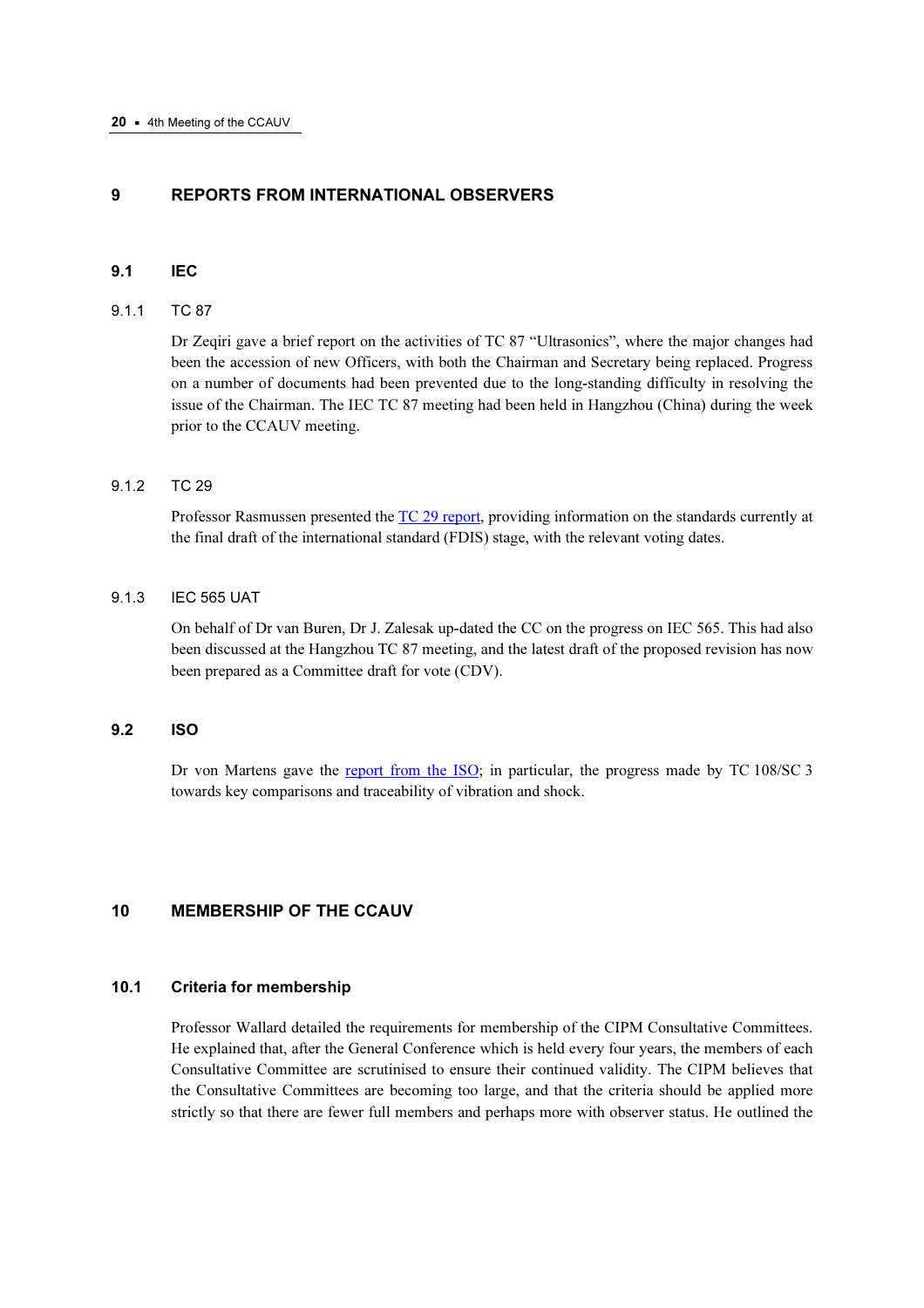criteria for full membership: that they should be a recognised institute at national level, taking part in comparisons, undertaking research and publishing in peer-reviewed international journals. Another key requirement that he emphasised was the need to participate actively in the meetings.

# 10.2 Proposals for future CCAUV membership

Professor Wallard was disappointed to note that eight laboratories had not submitted reports covering their research activities. Whilst the final decision was in the hands of the President, Dr Valdés, Professor Wallard offered some other personal observations on the way forward for the CCAUV. He recommended that: for Italy, IEN should retain "member" status, with IMGC acquiring "observer" status; the NMi (Netherlands), the NPLI (India) and METAS (Switzerland) should become observers; the GUM (Poland) should become a full member; the CEM (Spain) should be invited to become an observer until they have developed sufficient expertise to become a full member.

The CCAUV noted the criteria and the recommendations of the Director. The GUM had indeed submitted a written request to the Director with documentary support to become a full member.

# 11 PROPOSALS FOR CCAUV WORKING GROUPS

There were no proposals to form a CCAUV working group other than the RMO WG.

# 12 CCAUV OPEN DOCUMENTS

The concept of making the CCAUV working documents available with open access was approved on condition that they were: not confidential; not reports in draft form and not papers for publication elsewhere. The Executive Secretary would confirm the status with the authors before making the documents open access.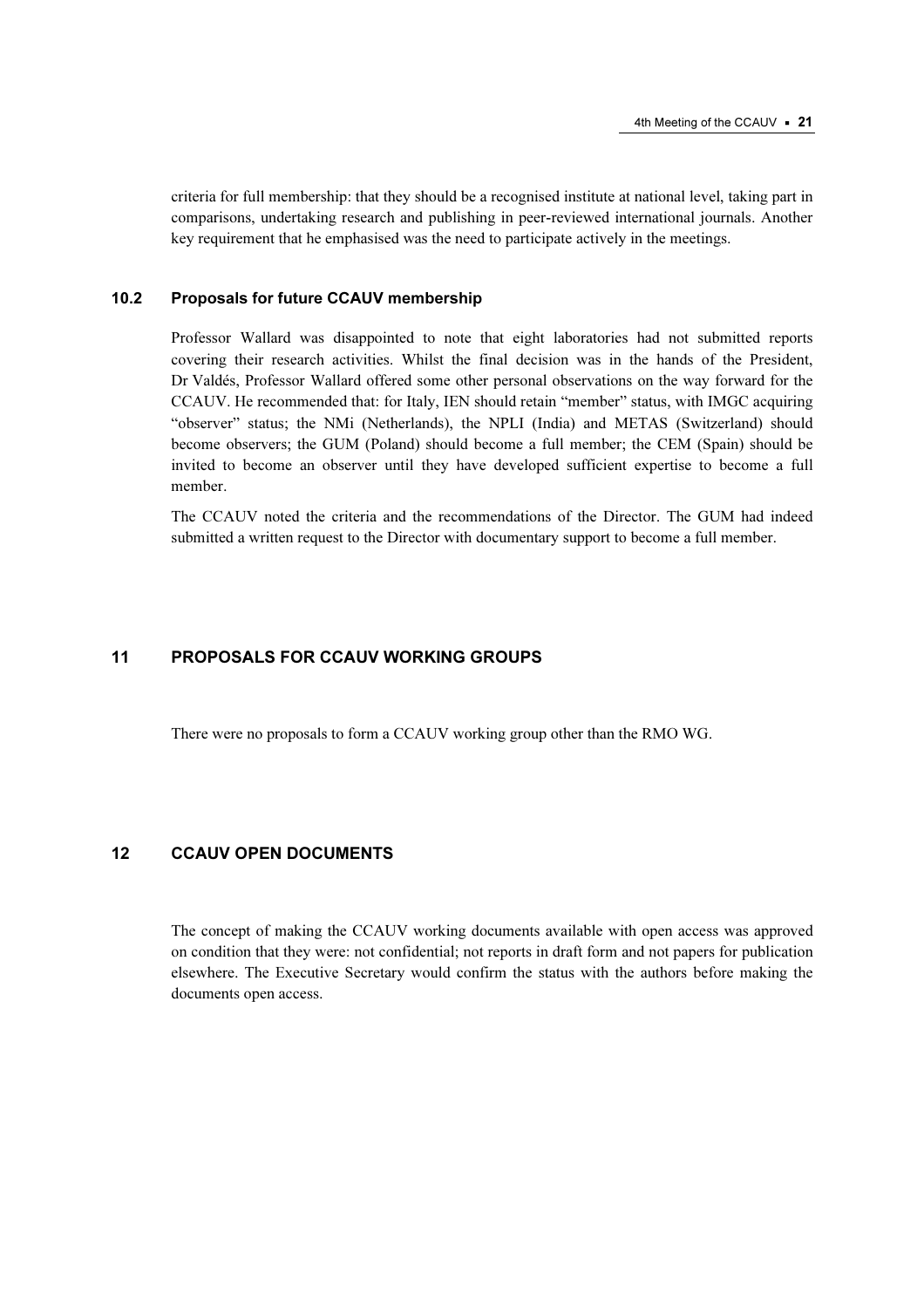# 16 DATE OF NEXT MEETING

The CCAUV agreed that the next meeting should be held in the autumn of 2006.

 B. Zequiri, Rapporteur December 2004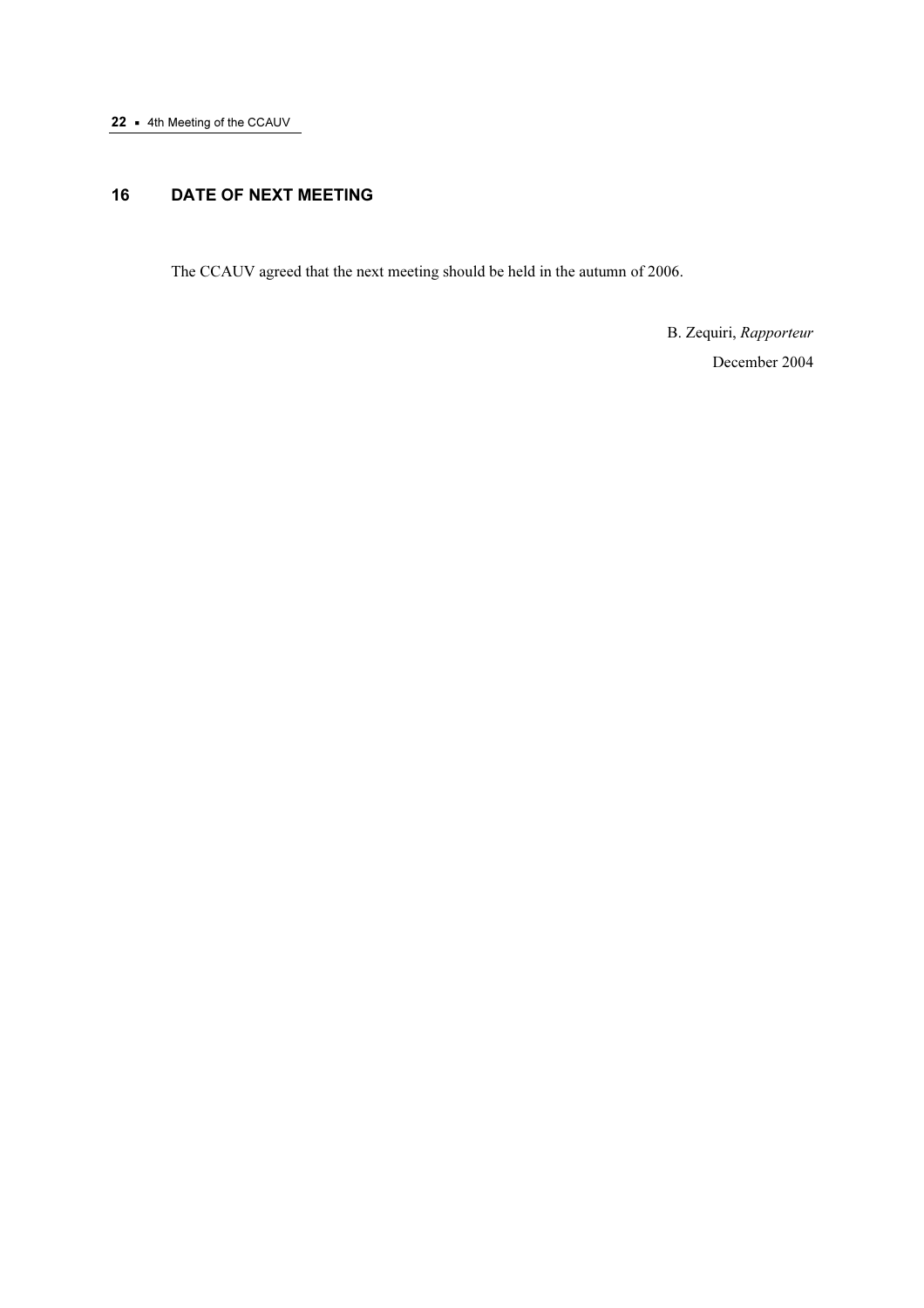# Appendix A 1. WORKING DOCUMENTS SUBMITTED TO THE CCAUV AT ITS 4TH MEETING

Open working documents of the CCAUV can be obtained from the BIPM in their original version, or can be accessed on the BIPM website:

[\(http://www.bipm.org/cc/AllowedDocuments.jsp?cc=CCAUV\).](https://www.bipm.org/cc/AllowedDocuments.jsp?cc=CCAUV) 

| Document<br>CCAUV/ |                                                                                                                                                                                                                                                                  |
|--------------------|------------------------------------------------------------------------------------------------------------------------------------------------------------------------------------------------------------------------------------------------------------------|
| $04 - 00$          | BIPM. — Draft agenda, P.J. Allisy-Roberts, 3 pp. (not open access)                                                                                                                                                                                               |
| $04 - 01$          | BEV (Germany). — Draft technical protocol for CCAUV comparison CCAUV.A-<br>K2; see CCAUV/04-34, M. Sinojmeri, 7 pp. (not open access)                                                                                                                            |
| 04-02              | PTB (Germany). — Update for the COOMET.AUV.A-K1 comparison, R. Reibold,<br>1 p. (not open access)                                                                                                                                                                |
| $04 - 03$          | PTB (Germany). — Report on the PTB national standards, R. Reibold, 3 pp.                                                                                                                                                                                         |
| $04 - 04$          | PTB (Germany). — Research areas at the PTB, R. Reibold, 4 pp.                                                                                                                                                                                                    |
| $04 - 05$          | PTB (Germany). - Progress in the EUROMET.AUV.V-K1 regional key<br>comparison, H.-J. von Martens, 9 pp.                                                                                                                                                           |
| $04 - 06$          | ISO, PTB (Germany). - Report of the ISO international observer, H.-J. von<br>Martens, 5 pp.                                                                                                                                                                      |
| 04-07              | PTB (Germany). - Linking the results of the regional key comparison<br>APMP.AUV.V-K1 to those of the CIPM key comparison CCAUV.V-K1 (draft<br>final report), H.-J von Martens, C. Elster, A. Link, W. Wöger and P.J. Allisy-<br>Roberts, 9 pp. (not open access) |
| $04 - 08$          | CSIR-NML (South Africa). - CSIR-NML Report to the CCAUV, C.S. Veldman,<br>3 pp.                                                                                                                                                                                  |
| $04 - 09$          | SADCMET, CSIR-NML (South Africa). - SADCMET regional activities,<br>C.S. Veldman, 4 pp                                                                                                                                                                           |
| $04 - 10$          | DPLA (Denmark), IEN (Italy). — Progress in the EUROMET.AUV.A-K3 regional<br>key comparison, K. Rasmussen and C. Gugliemone, 1 p. (not open access)                                                                                                               |
| $04-11$            | IEC, NUWC (United States). — Report from the Working Group 8 of IEC TC87<br>(Ultrasonics), A.L. Van Buren, 1 p. (not open access)                                                                                                                                |
| $04 - 12$          | CENAM (Mexico), DPLA (Denmark) — International comparison CCAUV.A-K3,<br>progress report, V. Cutanda Henríquez and K. Rasmussen, 1 p. (not open access)                                                                                                          |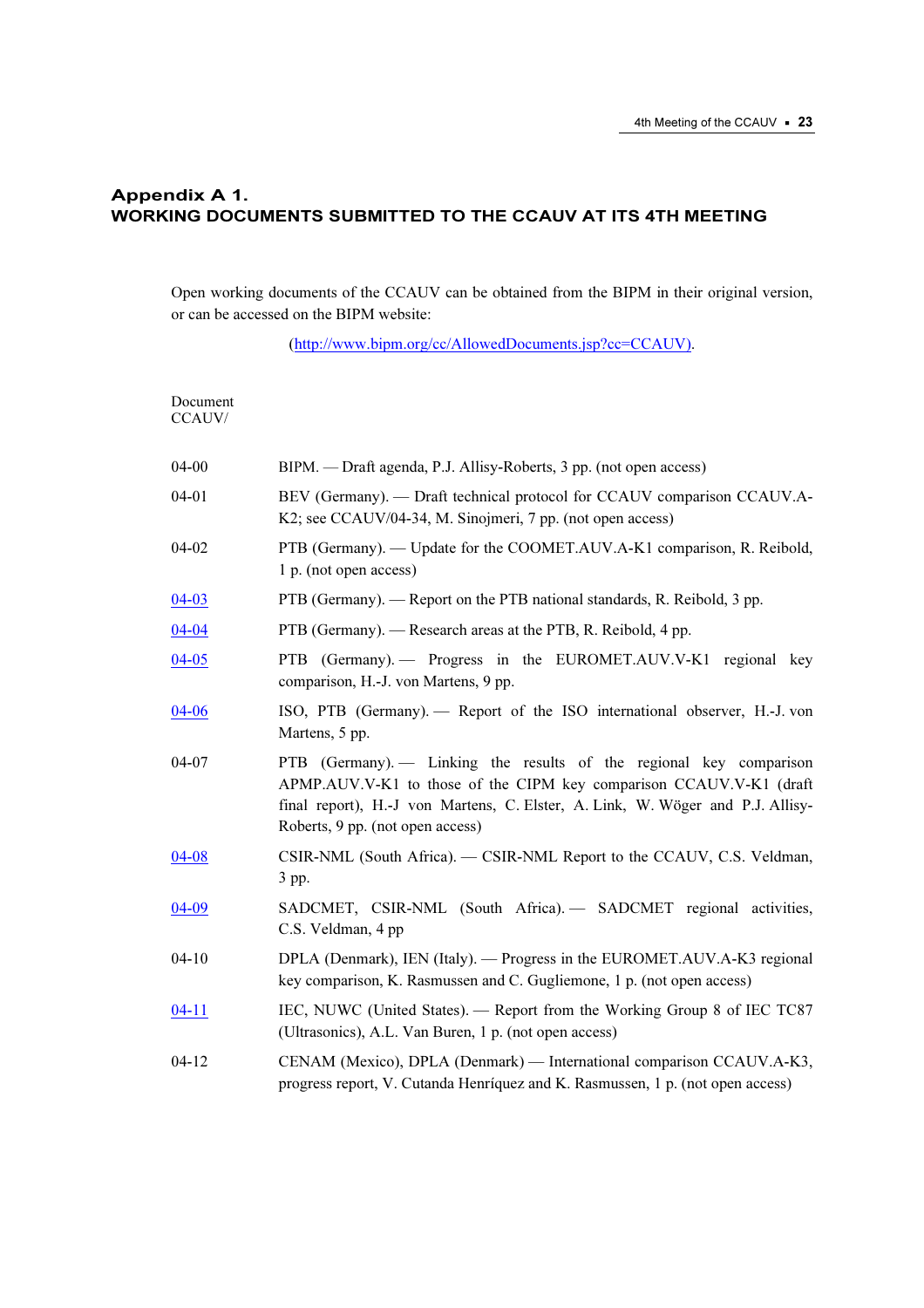Document CCAUV/

| $04 - 13$ | IEC, DS and DTU (Denmark) - Report from IEC TC 29: Electroacoustics,<br>L. Nielsen and K. Rasmussen, 4 pp.                                                                                               |
|-----------|----------------------------------------------------------------------------------------------------------------------------------------------------------------------------------------------------------|
| $04 - 14$ | VNIIFTRI (Russian Fed.), HAARI (China) .— A Russian-Chinese comparison of<br>hydrophone calibrations methods in the low-frequency range, A.M. Enyakov,<br>S.M. Likhachev, Yuan Wenjun and Chen Yi, 9 pp. |
| $04 - 15$ | VNIIFTRI (Russian Fed.) .— Current status and prospects for development in<br>Russia of underwater acoustics in the MHz frequency range, A.M. Enyakov, 18 pp.                                            |
| $04 - 16$ | CENAM (Mexico) — Progress Report on SIM.AUV.A-S1, pistonphone acoustical<br>calibrators, A. Elias, 1 p. (not open access)                                                                                |
| $04 - 17$ | SIM, CENAM (Mexico) — Draft technical protocol for SIM comparison on<br>acceleration at low frequencies, G. Silva, 8 pp. (not open access)                                                               |
| $04 - 18$ | SIM .— SIM Acoustics & Vibration Report, A. Elias, 2 pp.                                                                                                                                                 |
| $04-19$   | NRC (Canada) .— INMS-NRC Status report of acoustical standards, G.S.K. Wong,<br>2 pp.                                                                                                                    |
| 04-20     | NPL (United Kingdom).— Draft B report for CIPM key comparison<br>CCAUV.U-K2, B. Zeqiri, 37 pp. (not open access)                                                                                         |
| $04 - 21$ | DPLA (Denmark) .— Short report on DPLA activities, K. Rasmussen, 2 pp.                                                                                                                                   |
| 04-22     | NPL (United Kingdom) .— Final report on the EUROMET.AUV.A-K1 comparison<br>of sound pressure standards (EUROMET Project 399) for CCAUV approval,<br>R. Barham, 22 pp. (not open access)                  |
| $04 - 23$ | NPL (United Kingdom). - The acoustical metrology programme at the NPL,<br>B. Zeqiri, 23 pp.                                                                                                              |
| 04-24     | NPL (United Kingdom). - Provisional draft B report on key comparison<br>CCAUV.W-K1, S. Robinson, 80 pp. (not open access)                                                                                |
| $04 - 25$ | NMIJ/AIST (Japan) .— Progress report<br>regional key<br>on<br>comparison<br>APMP.AUV.A-K1, S. Sato, 2 pp. (not open access)                                                                              |
| $04 - 26$ | APMP .— Report from APMP, S. Sato, 2 pp.                                                                                                                                                                 |
| $04 - 27$ | BIPM .— Brief guidelines for linking RMO key comparisons to the CIPM KCRV,<br>P.J. Allisy-Roberts, 2 pp.                                                                                                 |
| 04-28     | CCU .- Units for quantities that describe biological effects, I. Mills, 4 pp. (not<br>open access)                                                                                                       |
| $04 - 29$ | COOMET. - Report from the COOMET, V. Pozdeeva, 6 pp.                                                                                                                                                     |
| $04 - 30$ | EUROMET .— AUV annual report from the EUROMET, M. Szelag, 6 pp.                                                                                                                                          |
|           |                                                                                                                                                                                                          |